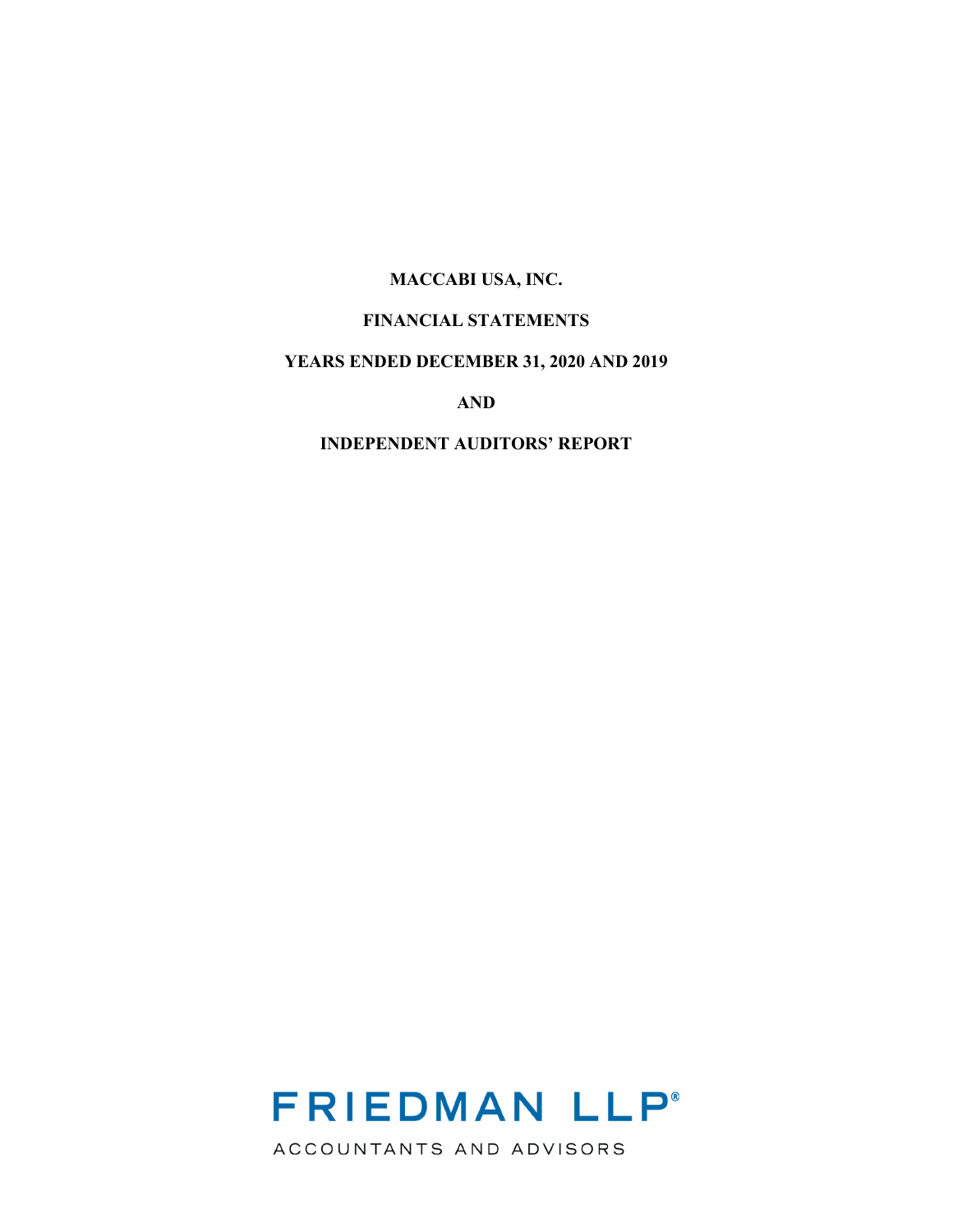# **TABLE OF CONTENTS**

|                                                    | Page           |
|----------------------------------------------------|----------------|
| <b>Independent Auditors' Report</b>                | $1 - 2$        |
| <b>Financial Statements</b>                        |                |
| <b>Statements of Financial Position</b>            | 3              |
| Statements of Activities and Changes in Net Assets | $\overline{4}$ |
| <b>Statements of Functional Expenses</b>           | $5-6$          |
| <b>Statements of Cash Flows</b>                    | $\tau$         |
| Notes to Financial Statements                      | $8-19$         |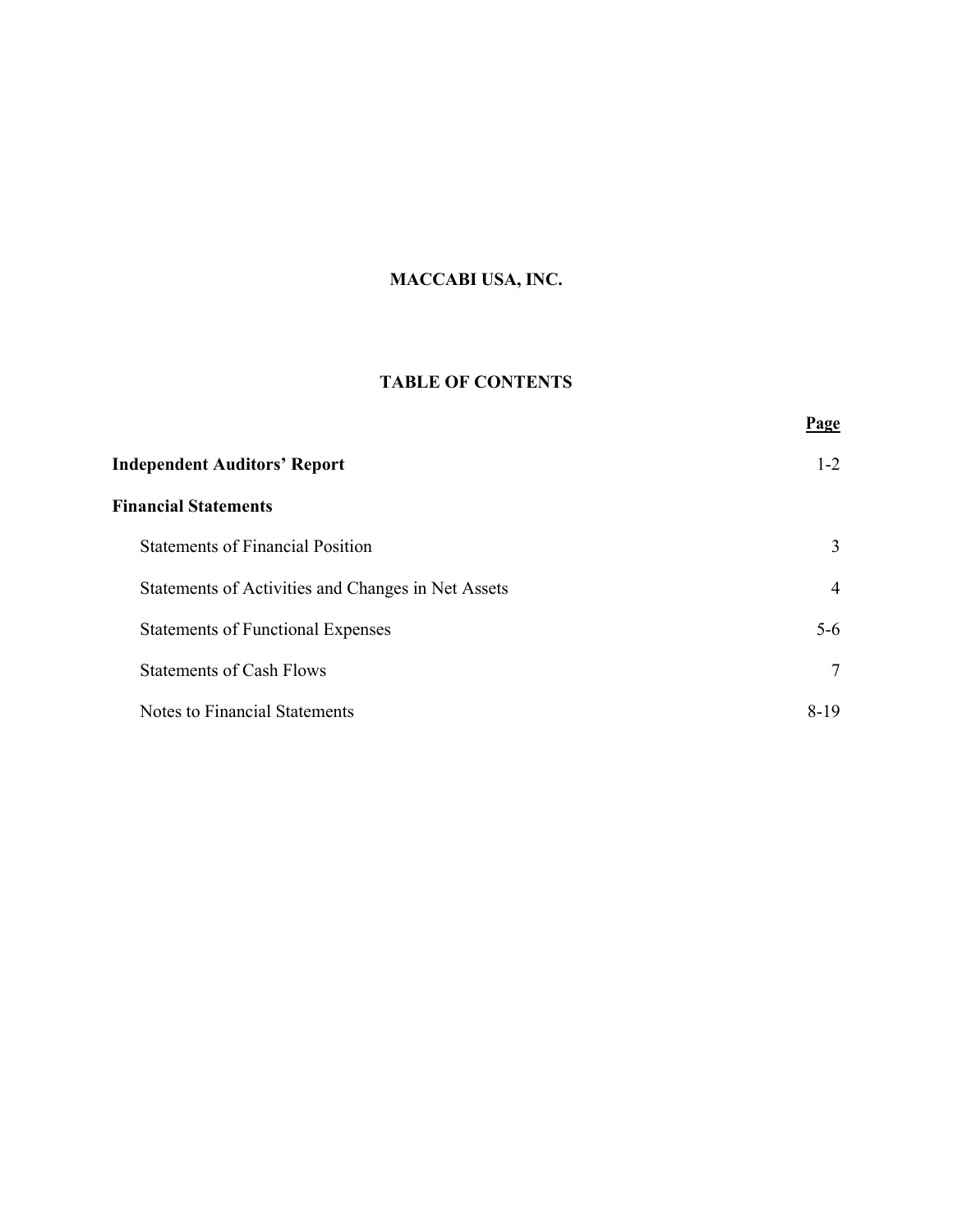# **FRIEDMAN LLP®**

ACCOUNTANTS AND ADVISORS

# **INDEPENDENT AUDITORS' REPORT**

To the Board of Directors Maccabi USA, Inc. Philadelphia, Pennsylvania

We have audited the accompanying financial statements of Maccabi USA, Inc. (a not-for-profit organization), which comprise the statements of financial position as of December 31, 2020 and 2019, and the related statements of activities and changes in net assets, functional expenses and cash flows for the years then ended, and the related notes to the financial statements.

#### **Management's Responsibility for the Financial Statements**

Management is responsible for the preparation and fair presentation of these financial statements in accordance with accounting principles generally accepted in the United States of America; this includes the design, implementation, and maintenance of internal control relevant to the preparation and fair presentation of financial statements that are free from material misstatement, whether due to fraud or error.

#### **Auditors' Responsibility**

Our responsibility is to express an opinion on these financial statements based on our audits. We conducted our audits in accordance with auditing standards generally accepted in the United States of America. Those standards require that we plan and perform the audit to obtain reasonable assurance about whether the financial statements are free from material misstatement.

An audit involves performing procedures to obtain audit evidence about the amounts and disclosures in the financial statements. The procedures selected depend on the auditor's judgment, including the assessment of the risks of material misstatement of the financial statements, whether due to fraud or error. In making those risk assessments, the auditor considers internal control relevant to the entity's preparation and fair presentation of the financial statements in order to design audit procedures that are appropriate in the circumstances, but not for the purpose of expressing an opinion on the effectiveness of the entity's internal control. Accordingly, we express no such opinion. An audit also includes evaluating the appropriateness of accounting policies used and the reasonableness of significant accounting estimates made by management, as well as evaluating the overall presentation of the financial statements.

We believe that the audit evidence we have obtained is sufficient and appropriate to provide a basis for our audit opinion.

2000 Market Street, Suite 500, Philadelphia, PA 19103 p 215.496.9200 f 215.496.9604

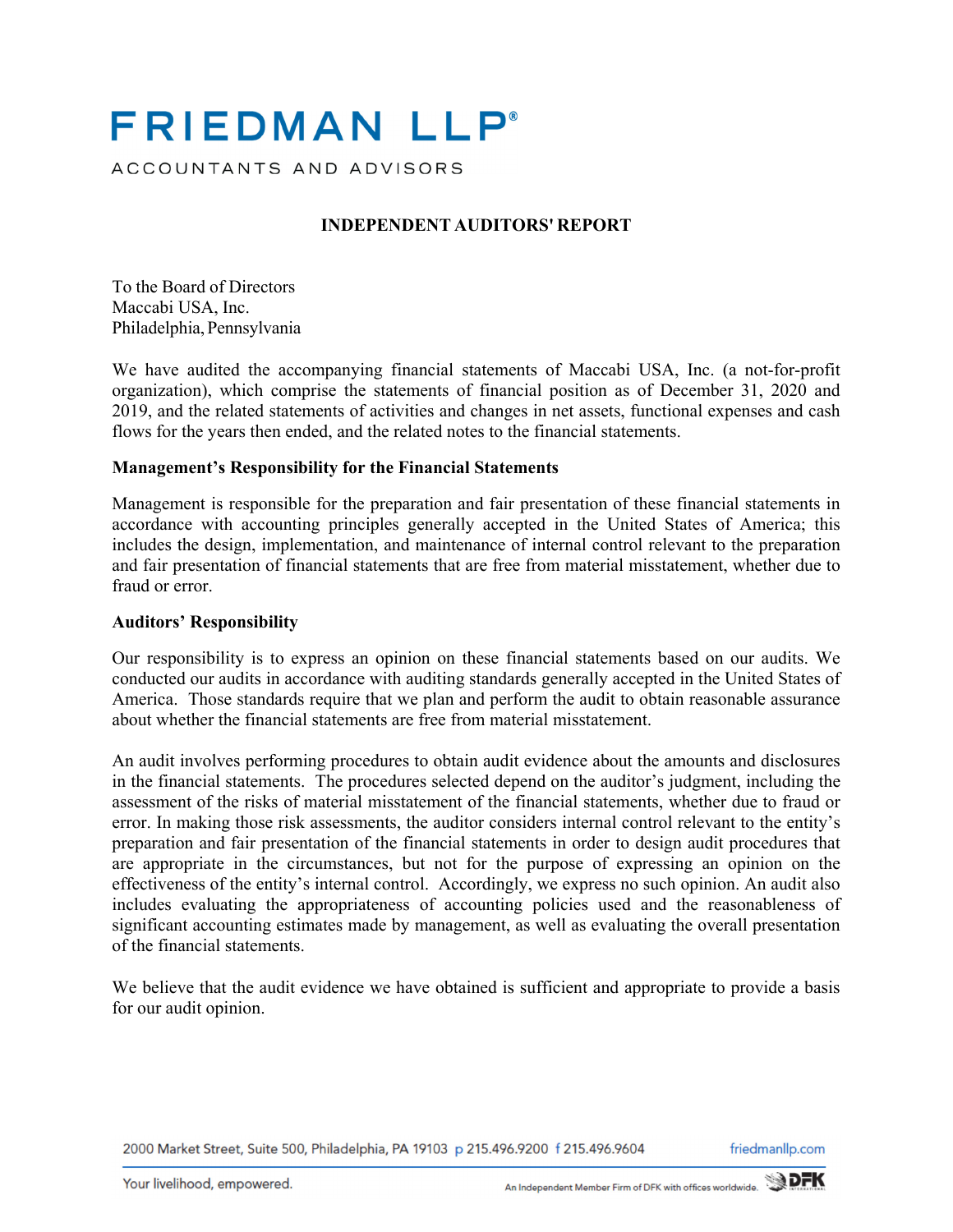## **Opinion**

In our opinion, the financial statements referred to above present fairly, in all material respects, the financial position of Maccabi USA, Inc. as of December 31, 2020 and 2019, and the change in its net assets and its cash flows for the years then ended, in accordance with accounting principles generally accepted in the United States of America.

Freedman UP

Philadelphia, Pennsylvania November 10, 2021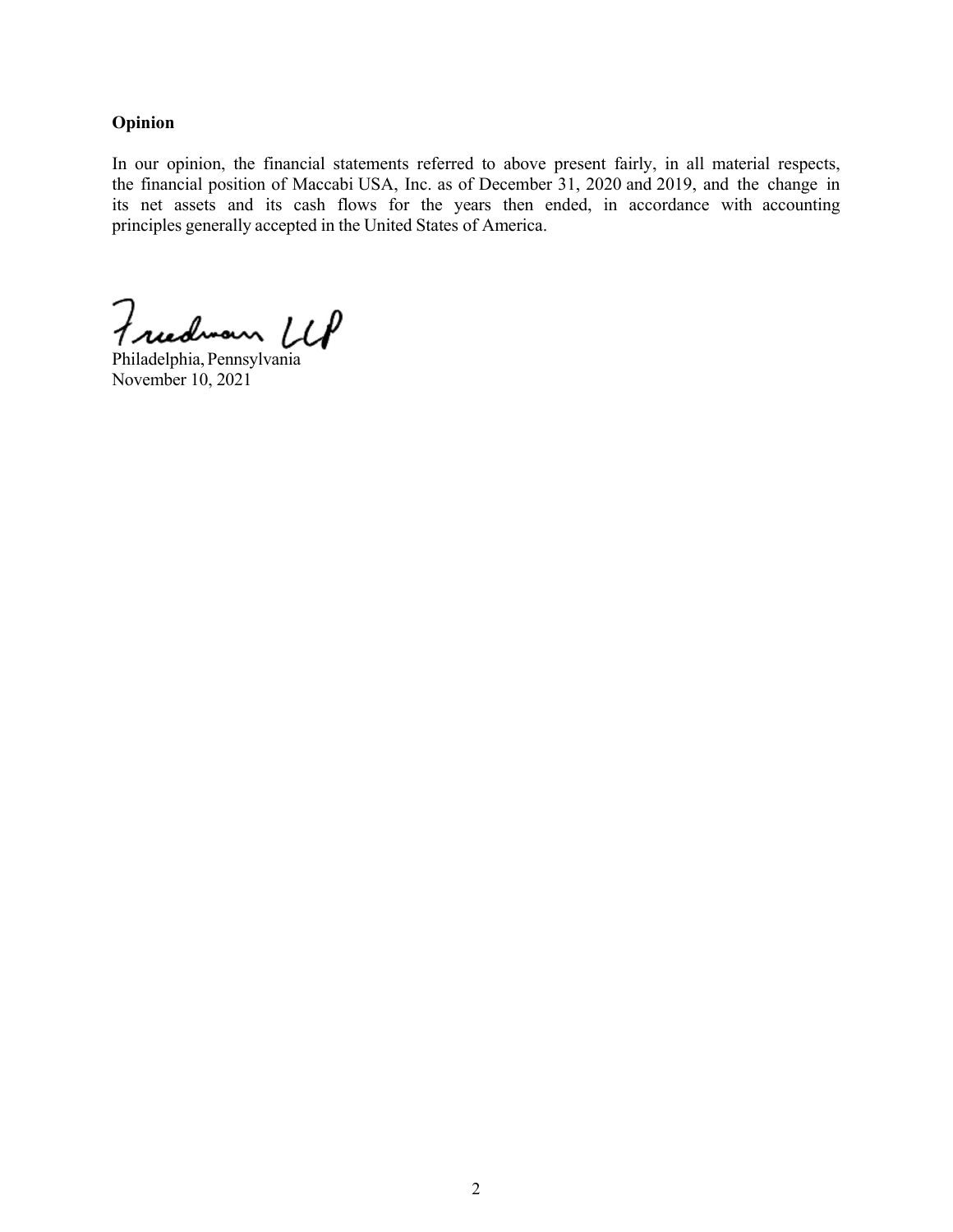# **STATEMENTS OF FINANCIAL POSITION**

|                                                                                                                                                                              | December 31, |                            |               |           |  |
|------------------------------------------------------------------------------------------------------------------------------------------------------------------------------|--------------|----------------------------|---------------|-----------|--|
|                                                                                                                                                                              |              | 2020                       |               | 2019      |  |
| <b>ASSETS</b>                                                                                                                                                                |              |                            |               |           |  |
| <b>Current assets</b>                                                                                                                                                        |              |                            |               |           |  |
| Cash and cash equivalents                                                                                                                                                    | \$           | 1,621,246                  | \$            | 1,184,611 |  |
| Investments, Israel bonds                                                                                                                                                    |              | 5,000                      |               | 5,000     |  |
| Pledges receivable, net of allowance                                                                                                                                         |              | 250,000                    |               |           |  |
| Prepaid expenses and other                                                                                                                                                   |              | 318,844                    |               | 49,431    |  |
| Due from related parties                                                                                                                                                     |              | 28,916                     |               | 15,175    |  |
| Total current assets                                                                                                                                                         |              | 2,224,006                  |               | 1,254,217 |  |
| Property and equipment, net                                                                                                                                                  |              | 6,080                      |               | 5,105     |  |
| Pledges receivable, net of current portion and allowance                                                                                                                     |              |                            |               | 10,500    |  |
|                                                                                                                                                                              |              | 6,080                      |               | 15,605    |  |
| Total assets                                                                                                                                                                 | \$           | 2,230,086                  | $\mathcal{S}$ | 1,269,822 |  |
| <b>LIABILITIES AND NET ASSETS</b><br><b>Current liabilities</b><br>Accounts payable and accrued expenses<br>Deferred rent, current portion<br>Notes payable, current portion | \$           | 74,913<br>3,891<br>101,231 | $\mathbb{S}$  | 93,982    |  |
| Total current liabilities                                                                                                                                                    |              | 180,035                    |               | 93,982    |  |
| <b>Long-term liabilities</b><br>Notes payable, net of current portion<br>Deferred rent, net of current portion                                                               |              | 181,369<br>15,065          |               |           |  |
| Total non-current liabilities                                                                                                                                                |              | 196,434                    |               |           |  |
| <b>Total liabilities</b>                                                                                                                                                     |              | 376,469                    |               | 93,982    |  |
| <b>Commitments</b>                                                                                                                                                           |              |                            |               |           |  |
| <b>Net Assets</b>                                                                                                                                                            |              |                            |               |           |  |
| Without donor restrictions                                                                                                                                                   |              | (427,909)                  |               | 192,434   |  |
| With donor restrictions                                                                                                                                                      |              | 2,281,526                  |               | 983,406   |  |
| Total net assets                                                                                                                                                             |              | 1,853,617                  |               | 1,175,840 |  |
| Total liabilities and net assets                                                                                                                                             | \$           | 2,230,086                  | \$            | 1,269,822 |  |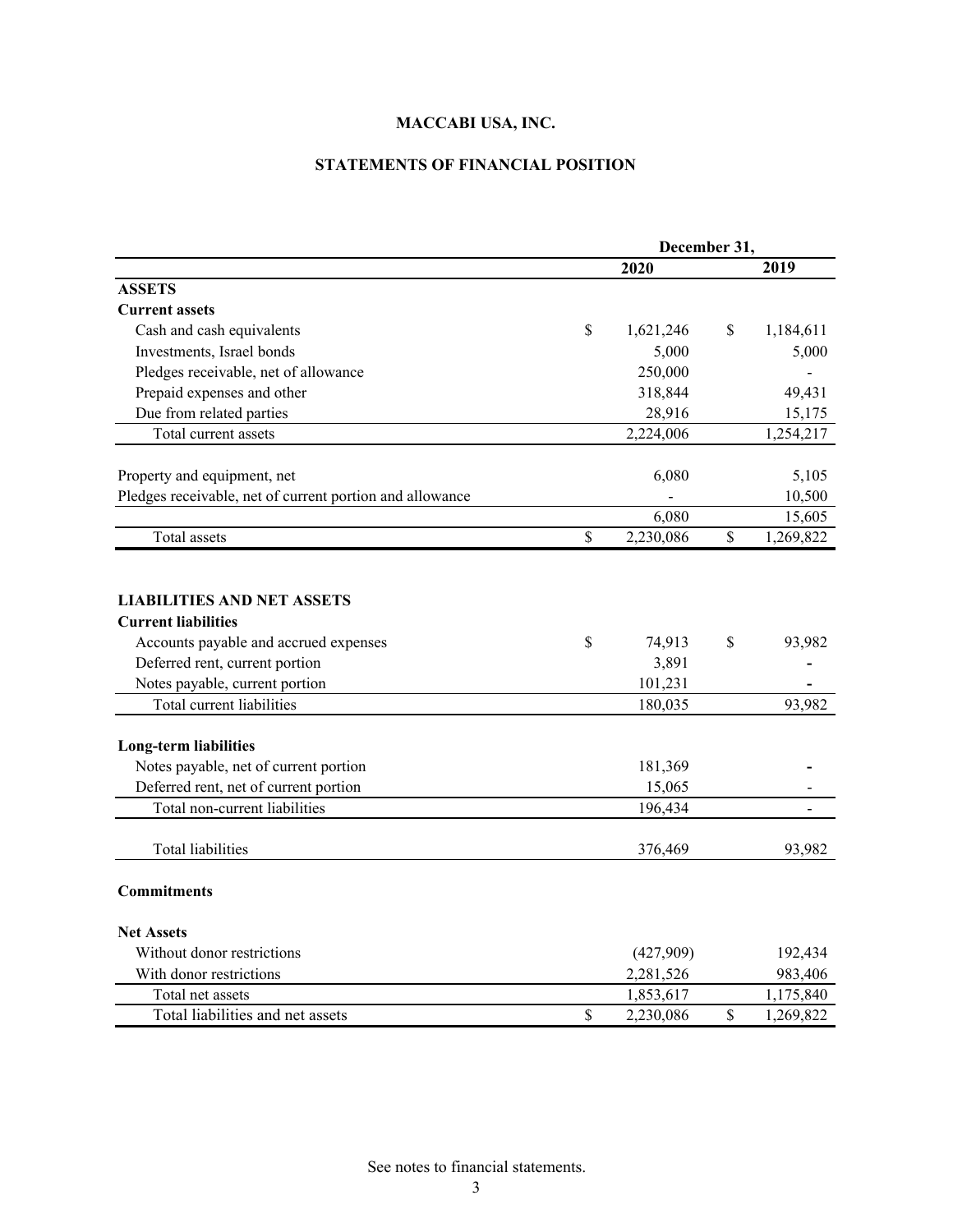#### **STATEMENTS OF ACTIVITIES AND CHANGES IN NET ASSETS**

|                                             | <b>Year Ended December 31,</b> |                      |                   |                          |               |              |                      |                     |    |                          |    |           |
|---------------------------------------------|--------------------------------|----------------------|-------------------|--------------------------|---------------|--------------|----------------------|---------------------|----|--------------------------|----|-----------|
|                                             |                                |                      |                   | 2020                     |               |              | 2019                 |                     |    |                          |    |           |
|                                             |                                | <b>Without Donor</b> | <b>With Donor</b> |                          |               |              | <b>Without Donor</b> |                     |    | <b>With Donor</b>        |    |           |
|                                             |                                | <b>Restrictions</b>  |                   | <b>Restrictions</b>      |               | <b>Total</b> |                      | <b>Restrictions</b> |    | <b>Restrictions</b>      |    | Total     |
| <b>Support and revenue</b>                  |                                |                      |                   |                          |               |              |                      |                     |    |                          |    |           |
| Program revenues                            | <sup>\$</sup>                  | 38,886               | \$                | $\overline{\phantom{a}}$ | <sup>\$</sup> | 38,886       | \$                   | 3,541,182           | \$ | $\overline{a}$           | S  | 3,541,182 |
| Contributions                               |                                |                      |                   |                          |               |              |                      |                     |    |                          |    |           |
| Support of games                            |                                | 80,232               |                   | 1,163,261                |               | 1,243,493    |                      | 549,411             |    | 134,402                  |    | 683,813   |
| General                                     |                                | 248,009              |                   | 425,657                  |               | 673,666      |                      | 110,025             |    | 419,961                  |    | 529,986   |
| In-kind donation                            |                                | 60,000               |                   |                          |               | 60,000       |                      | 60,000              |    |                          |    | 60,000    |
| Board member dues                           |                                | 20,163               |                   |                          |               | 20,163       |                      | 35,164              |    |                          |    | 35,164    |
| Special events (net of direct donor benefit |                                |                      |                   |                          |               |              |                      |                     |    |                          |    |           |
| of \$84,165 in 2020 and \$90,563 in 2019)   |                                | 13,928               |                   | 157,652                  |               | 171,580      |                      | 124,299             |    | 77,702                   |    | 202,001   |
| Interest income                             |                                | 4,244                |                   |                          |               | 4,244        |                      | 4,000               |    |                          |    | 4,000     |
| Net assets released from restriction        |                                | 448,450              |                   | (448, 450)               |               |              |                      | 189,282             |    | (189, 282)               |    |           |
| Total support and revenue                   |                                | 913,912              |                   | 1,298,120                |               | 2,212,032    |                      | 4,613,363           |    | 442,783                  |    | 5,056,146 |
| <b>Expenses</b>                             |                                |                      |                   |                          |               |              |                      |                     |    |                          |    |           |
| Program services                            |                                | 1,042,191            |                   |                          |               | 1,042,191    |                      | 3,279,973           |    |                          |    | 3,279,973 |
| Management and general                      |                                | 225,083              |                   |                          |               | 225,083      |                      | 414,699             |    |                          |    | 414,699   |
| Fundraising                                 |                                | 266,981              |                   | $\overline{\phantom{a}}$ |               | 266,981      |                      | 410,043             |    | $\overline{\phantom{0}}$ |    | 410,043   |
| Total expenses                              |                                | ,534,255             |                   | $\blacksquare$           |               | 1,534,255    |                      | 4,104,715           |    | $\overline{\phantom{a}}$ |    | 4,104,715 |
| Change in net assets                        |                                | (620, 343)           |                   | 1,298,120                |               | 677,777      |                      | 508,648             |    | 442,783                  |    | 951,431   |
| Net assets, beginning of year               |                                | 192,434              |                   | 983,406                  |               | 1,175,840    |                      | (316,214)           |    | 540,623                  |    | 224,409   |
| Net assets, end of year                     | \$                             | (427,909)            | S                 | 2,281,526                | S.            | 1,853,617    | \$                   | 192,434             | \$ | 983,406                  | \$ | 1,175,840 |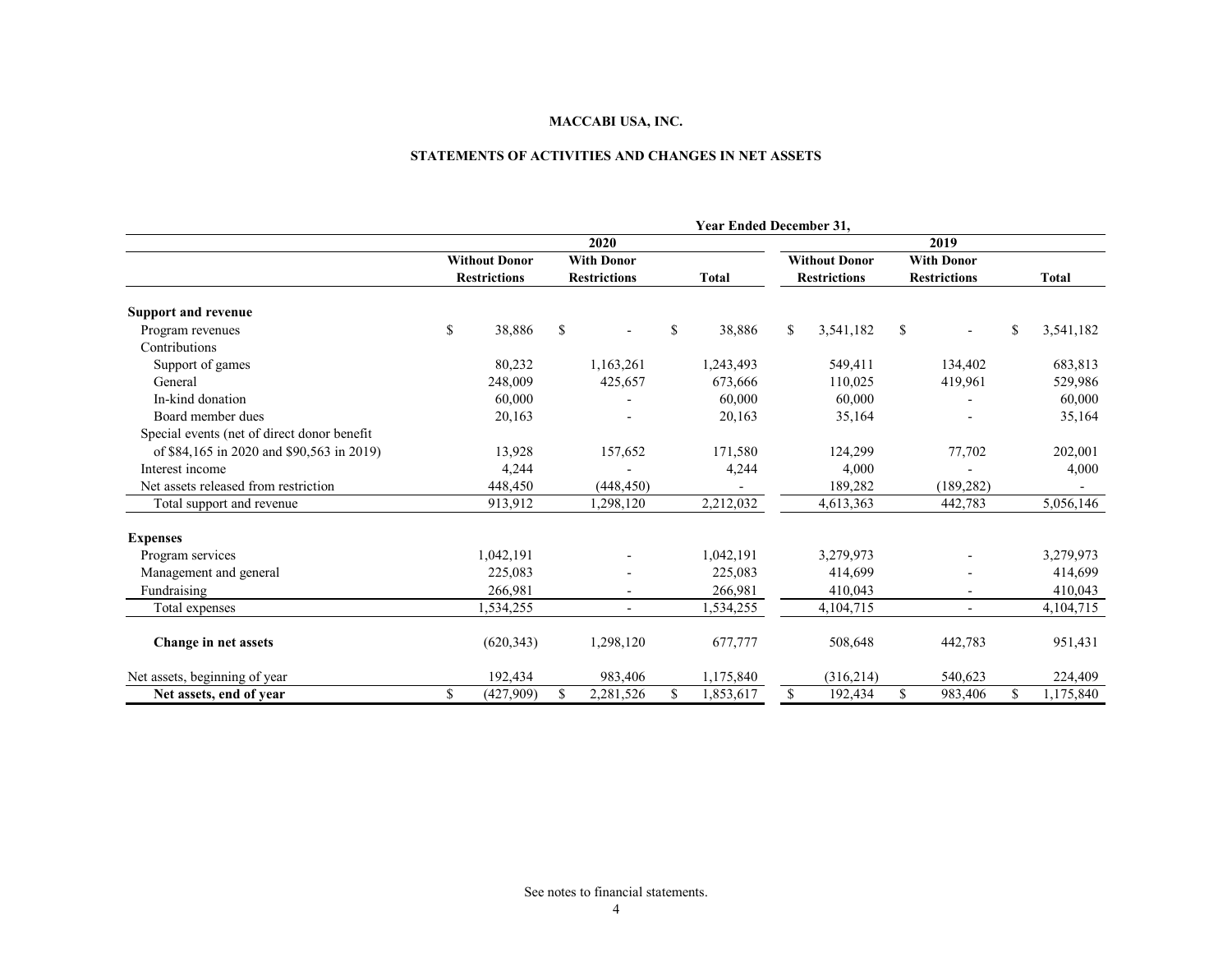#### **STATEMENT OF FUNCTIONAL EXPENSES**

#### **YEAR ENDED DECEMBER 31, 2020**

|                                     | <b>Program services</b> |         |              |                          |    |                          | Management |              |               |                |    |                          |               |
|-------------------------------------|-------------------------|---------|--------------|--------------------------|----|--------------------------|------------|--------------|---------------|----------------|----|--------------------------|---------------|
|                                     | Maccabiah               |         |              |                          |    |                          | and        |              |               |                |    |                          |               |
|                                     |                         | Games   |              | Mac @ Home               |    | <b>Other Programs</b>    |            | <b>Total</b> |               | General        |    | Fundraising              | <b>Total</b>  |
| Personnel                           |                         |         |              |                          |    |                          |            |              |               |                |    |                          |               |
| Salaries                            | S                       | 149,726 | $\mathbb{S}$ | 149,726                  | S. | 124,772                  | S.         | 424,224      | <sup>\$</sup> | 93,578         | \$ | 106,056                  | \$<br>623,858 |
| Payroll taxes and employee benefits |                         | 28,464  |              | 28,464                   |    | 23,720                   |            | 80,648       |               | 17,790         |    | 20,162                   | 118,600       |
| Total personnel costs               |                         | 178,190 |              | 178,190                  |    | 148,492                  |            | 504,872      |               | 111,368        |    | 126,218                  | 742,458       |
| Other expenses                      |                         |         |              |                          |    |                          |            |              |               |                |    |                          |               |
| Advertising and marketing           |                         | 13,033  |              | 3,660                    |    | 10,980                   |            | 27,673       |               |                |    | 18,299                   | 45,972        |
| Bank fees                           |                         | 8,416   |              | $\blacksquare$           |    |                          |            | 8,416        |               | 395            |    |                          | 8,811         |
| Depreciation                        |                         |         |              | $\overline{a}$           |    | $\overline{\phantom{a}}$ |            |              |               | 1,424          |    |                          | 1,424         |
| Insurance                           |                         | 15,573  |              | 15,573                   |    | 12,978                   |            | 44,124       |               | 9,733          |    | 11,031                   | 64,888        |
| IT support services                 |                         | 11,807  |              | 11,807                   |    | 9,839                    |            | 33,453       |               | 7,379          |    | 8,363                    | 49,195        |
| Marketing                           |                         | 3,480   |              | 3,480                    |    | 2,900                    |            | 9,860        |               | 2,175          |    | 2,465                    | 14,500        |
| Membership fees                     |                         | 37,920  |              | 37,920                   |    | 31,600                   |            | 107,440      |               | 23,700         |    | 26,860                   | 158,000       |
| Newsletter                          |                         | 4,606   |              | 1,151                    |    | 3,453                    |            | 9,210        |               | $\blacksquare$ |    | $\overline{\phantom{a}}$ | 9,210         |
| Office expenses                     |                         | 4,763   |              | 4,763                    |    | 3,968                    |            | 13,494       |               | 11,507         |    | 3,374                    | 28,375        |
| Other expenses                      |                         | 5,627   |              | 51                       |    | 2,698                    |            | 8,376        |               | 534            |    | 416                      | 9,326         |
| Postage and shipping                |                         | 2,576   |              | 2,499                    |    | 6,812                    |            | 11,887       |               | 198            |    | 11,137                   | 23,222        |
| Professional fees                   |                         | 67,523  |              | 26,733                   |    | 51,737                   |            | 145,993      |               | 40,856         |    | 9,305                    | 196,154       |
| Registration fees                   |                         | $\sim$  |              | $\overline{a}$           |    | $\overline{\phantom{a}}$ |            |              |               | $\sim$         |    | 23,076                   | 23,076        |
| Rent                                |                         | 19,645  |              | 19,644                   |    | 16,369                   |            | 55,658       |               | 12,277         |    | 13,914                   | 81,849        |
| Special events                      |                         |         |              | ٠                        |    |                          |            |              |               |                |    | 8,514                    | 8,514         |
| Team                                |                         | 550     |              | $\overline{\phantom{a}}$ |    | 42,292                   |            | 42,842       |               |                |    |                          | 42,842        |
| Telephone                           |                         | 1,749   |              | 1,334                    |    | 1,113                    |            | 4,196        |               | 833            |    | 945                      | 5,974         |
| Travel and entertainment            |                         | 4,397   |              | 1,959                    |    | 1,633                    |            | 7,989        |               | 1,224          |    | 1,387                    | 10,600        |
| Utilities                           |                         | 2,367   |              | 2,367                    |    | 1,974                    |            | 6,708        |               | 1,480          |    | 1,677                    | 9,865         |
| Total expenses                      | S                       | 382,222 | \$           | 311,131                  | \$ | 348,838                  |            | 1,042,191    | \$            | 225,083        | \$ | 266,981                  | 1,534,255     |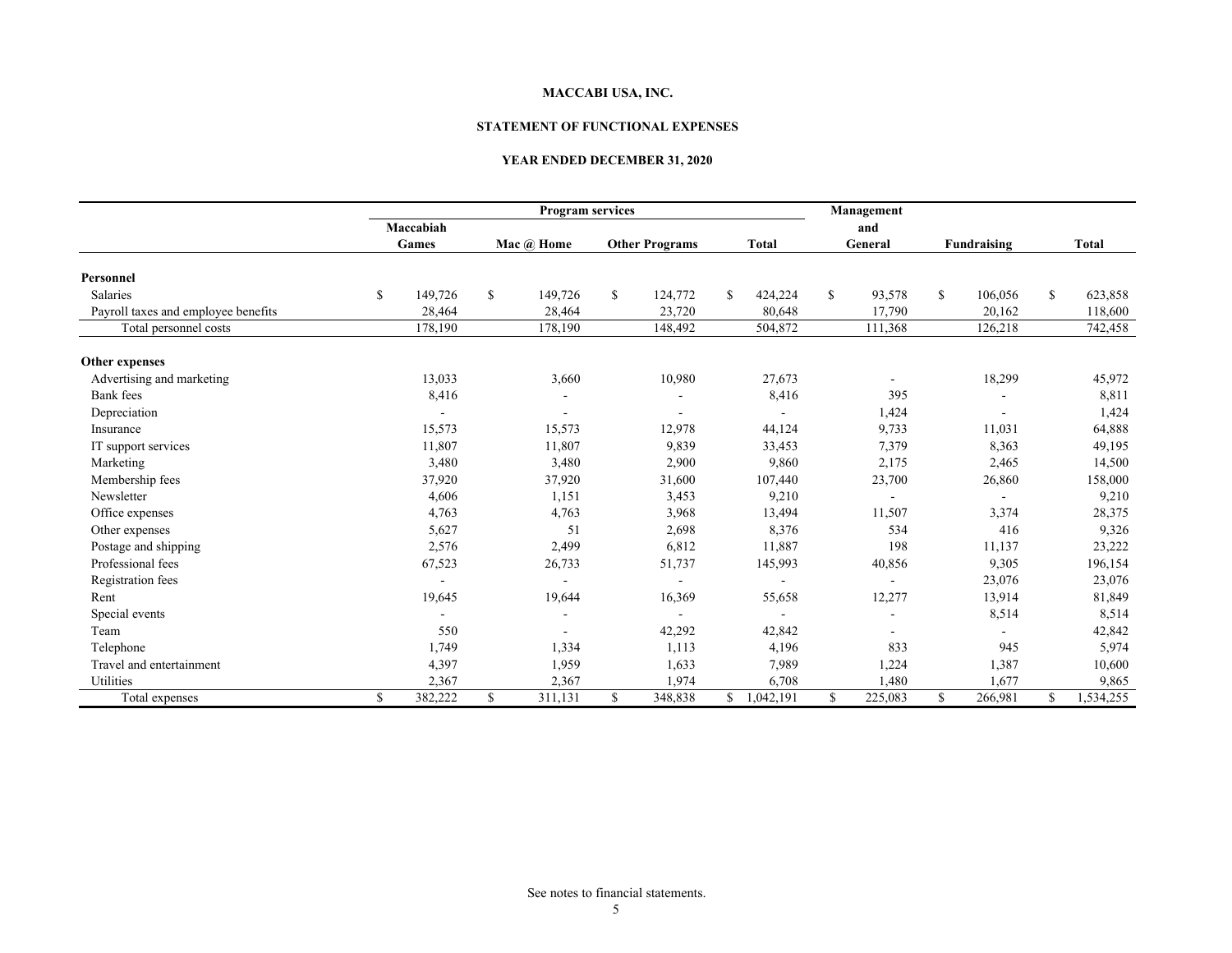#### **STATEMENT OF FUNCTIONAL EXPENSES**

#### **YEAR ENDED DECEMBER 31, 2019**

|                                     | <b>Program services</b> |                        |              |                          |              | Management               |              |                          |              |                          |             |                          |              |                          |   |              |
|-------------------------------------|-------------------------|------------------------|--------------|--------------------------|--------------|--------------------------|--------------|--------------------------|--------------|--------------------------|-------------|--------------------------|--------------|--------------------------|---|--------------|
|                                     |                         | <b>Maccabiah Games</b> |              | <b>European Games</b>    |              | <b>Pan-Am Games</b>      |              | <b>Other Programs</b>    |              | <b>Total</b>             |             | and<br>General           |              | Fundraising              |   | <b>Total</b> |
|                                     |                         |                        |              |                          |              |                          |              |                          |              |                          |             |                          |              |                          |   |              |
| Personnel                           |                         |                        |              |                          |              |                          |              |                          |              |                          |             |                          |              |                          |   |              |
| Salaries                            | $\mathbb{S}$            | 66,294                 | $\mathbb{S}$ | 152,477                  | $\mathbb{S}$ | 165,736                  | $\mathbb{S}$ | 26,518                   | $\mathbb{S}$ | 411,025                  | $\mathbf S$ | 106,071                  | $\mathbb{S}$ | 145,848                  | S | 662,944      |
| Payroll taxes and employee benefits |                         | 11,443                 |              | 26,319                   |              | 28,608                   |              | 4,577                    |              | 70,947                   |             | 18,308                   |              | 25,175                   |   | 114,430      |
| Total personnel costs               |                         | 77,737                 |              | 178,796                  |              | 194,344                  |              | 31,095                   |              | 481,972                  |             | 124,379                  |              | 171,023                  |   | 777,374      |
| Other expenses                      |                         |                        |              |                          |              |                          |              |                          |              |                          |             |                          |              |                          |   |              |
| Advertising and marketing           |                         | 9,482                  |              |                          |              | 2,217                    |              |                          |              | 11,699                   |             |                          |              | 5,002                    |   | 16,701       |
| Apparel                             |                         |                        |              | 86,764                   |              | 161,141                  |              |                          |              | 247,905                  |             |                          |              | 5,740                    |   | 253,645      |
| Alumni events                       |                         |                        |              | $\blacksquare$           |              | $\blacksquare$           |              | 17,458                   |              | 17,458                   |             | $\overline{a}$           |              | $\overline{\phantom{a}}$ |   | 17,458       |
| Bad debt recovery                   |                         |                        |              |                          |              | $\overline{a}$           |              |                          |              | $\overline{\phantom{a}}$ |             | (6,374)                  |              | $\overline{a}$           |   | (6,374)      |
| Bank fees                           |                         | 742                    |              | 36,678                   |              | 73,070                   |              |                          |              | 110,490                  |             | 2,831                    |              | $\overline{\phantom{a}}$ |   | 113,321      |
| Conferences                         |                         | 2,080                  |              | 4,783                    |              | 5,199                    |              | 832                      |              | 12,894                   |             | 3,328                    |              | 4,575                    |   | 20,797       |
| Depreciation                        |                         | $\blacksquare$         |              | $\sim$                   |              | $\blacksquare$           |              | $\overline{\phantom{a}}$ |              | $\sim$                   |             | 445                      |              | $\blacksquare$           |   | 445          |
| Dues                                |                         | 289                    |              | 664                      |              | 722                      |              | 116                      |              | 1,791                    |             | 462                      |              | 635                      |   | 2,888        |
| Insurance                           |                         | 7,015                  |              | 21,133                   |              | 17,536                   |              | 2,806                    |              | 48,490                   |             | 11,223                   |              | 15,432                   |   | 75,145       |
| Interest                            |                         | $\blacksquare$         |              | $\overline{\phantom{a}}$ |              | $\overline{\phantom{a}}$ |              | $\sim$                   |              | $\overline{\phantom{a}}$ |             | 1,984                    |              | $\overline{\phantom{a}}$ |   | 1,984        |
| IT support services                 |                         | 5,278                  |              | 12,138                   |              | 13,194                   |              | 2,111                    |              | 32,721                   |             | 8,444                    |              | 11,611                   |   | 52,776       |
| Marketing                           |                         | 2,400                  |              | 7,181                    |              | 6,000                    |              | 960                      |              | 16,541                   |             | 3,840                    |              | 5,280                    |   | 25,661       |
| Membership fees                     |                         | 15,800                 |              | 36,340                   |              | 39,500                   |              | 6,320                    |              | 97,960                   |             | 25,280                   |              | 34,760                   |   | 158,000      |
| Office expenses                     |                         | 2,025                  |              | 13,992                   |              | 11,571                   |              | 809                      |              | 28,397                   |             | 4,058                    |              | 4,455                    |   | 36,910       |
| Other expenses                      |                         | 832                    |              | 818                      |              | 12,208                   |              | $\sim$                   |              | 13,858                   |             | $\blacksquare$           |              | $\blacksquare$           |   | 13,858       |
| Postage and shipping                |                         | 635                    |              | 3,903                    |              | 8,944                    |              | 112                      |              | 13,594                   |             | 448                      |              | 37,971                   |   | 52,013       |
| Printing                            |                         | 12                     |              | $\overline{a}$           |              | $\sim$                   |              | $\sim$                   |              | 12                       |             | $\overline{a}$           |              | 1,502                    |   | 1,514        |
| Professional fees                   |                         |                        |              |                          |              | $\overline{\phantom{a}}$ |              |                          |              | $\overline{a}$           |             | 213,622                  |              |                          |   | 213,622      |
| Raffle                              |                         |                        |              | 4,200                    |              | 6,300                    |              |                          |              | 10,500                   |             | $\overline{\phantom{a}}$ |              | $\overline{\phantom{a}}$ |   | 10,500       |
| Registration fees                   |                         |                        |              | 331,646                  |              | 1,013,362                |              |                          |              | 1,345,008                |             | $\overline{\phantom{a}}$ |              | 7,440                    |   | 1,352,448    |
| Rent                                |                         | 9,085                  |              | 20,894                   |              | 22,711                   |              | 3,634                    |              | 56,324                   |             | 14,535                   |              | 19,986                   |   | 90,845       |
| Security                            |                         | $\overline{a}$         |              | 52,440                   |              | 43,187                   |              |                          |              | 95,627                   |             | $\overline{a}$           |              | $\blacksquare$           |   | 95,627       |
| Special events                      |                         |                        |              |                          |              |                          |              |                          |              |                          |             | $\overline{a}$           |              | 76,112                   |   | 76,112       |
| Team                                |                         |                        |              | 23,993                   |              | 21,785                   |              | 101,779                  |              | 147,557                  |             |                          |              | $\overline{\phantom{a}}$ |   | 147,557      |
| Telephone                           |                         | 722                    |              | 4,048                    |              | 3,809                    |              | 289                      |              | 8,868                    |             | 1,155                    |              | 1,588                    |   | 11,611       |
| Travel and entertainment            |                         | 2,268                  |              | 243,017                  |              | 227,062                  |              | 798                      |              | 473,145                  |             | 3,191                    |              | 4,389                    |   | 480,725      |
| Utilities                           |                         | 1,155                  |              | 2,657                    |              | 2,888                    |              | 462                      |              | 7,162                    |             | 1,848                    |              | 2,542                    |   | 11,552       |
| Total expenses                      | \$                      | 137,557                | $\mathbb{S}$ | 1,086,085                | $\mathbb{S}$ | 1,886,750                | S.           | 169,581                  | S.           | 3,279,973                | \$          | 414,699                  | $\mathbb{S}$ | 410,043                  |   | \$4,104,715  |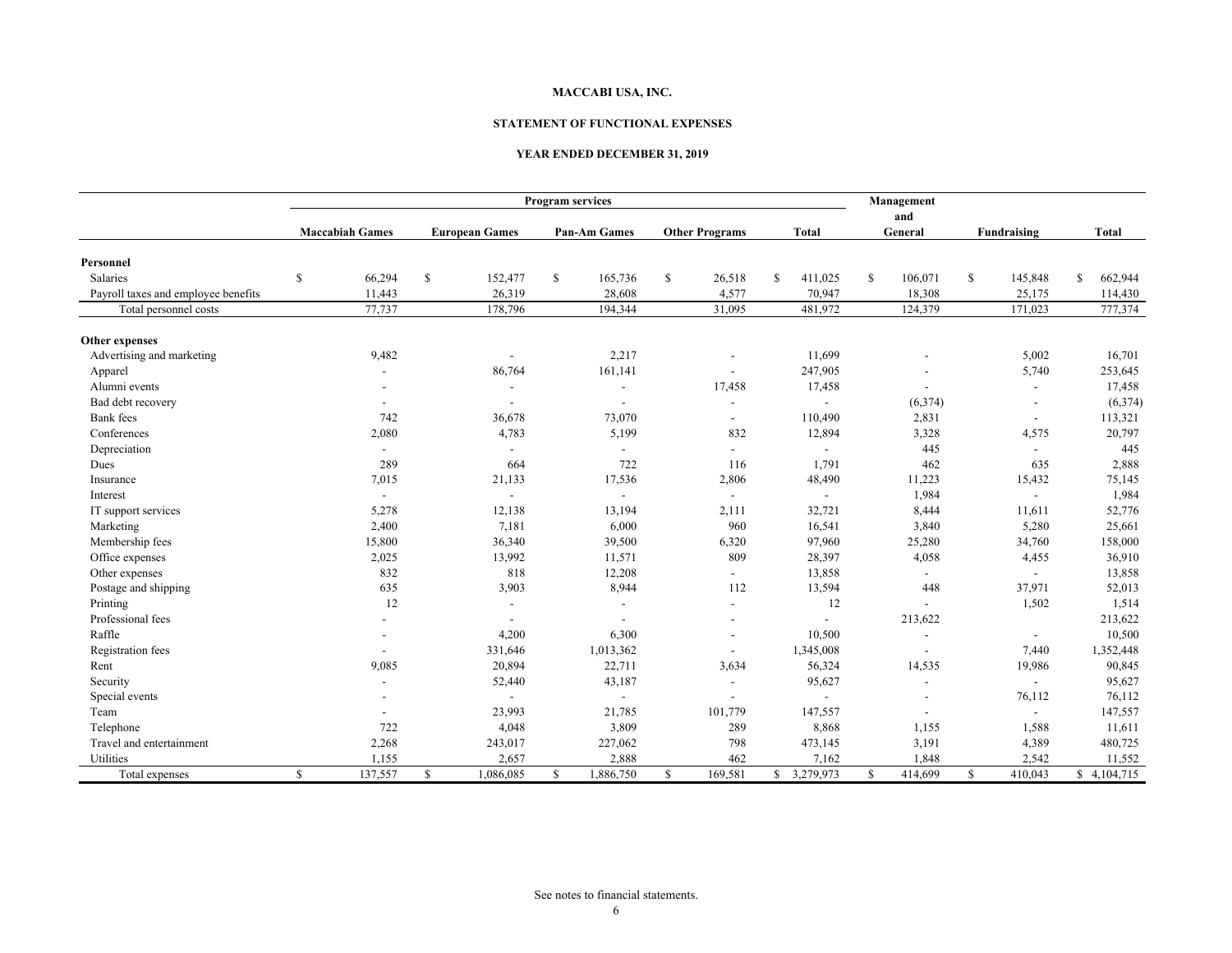# **STATEMENTS OF CASH FLOWS**

|                                                           |              | <b>Year Ended December 31,</b> |      |            |
|-----------------------------------------------------------|--------------|--------------------------------|------|------------|
|                                                           |              | 2020                           |      | 2019       |
| <b>Cash flows from operating activities</b>               |              |                                |      |            |
| Change in net assets                                      | \$           | 677,777                        | \$   | 951,431    |
| Adjustments to reconcile change in net assets             |              |                                |      |            |
| to net cash provided by operating activities              |              |                                |      |            |
| Depreciation                                              |              | 1,424                          |      | 445        |
| Bad debt expense (recovery)                               |              | 500                            |      | (6,374)    |
| Changes in operating assets and liabilities               |              |                                |      |            |
| Pledges receivable                                        |              | (240,000)                      |      | 42,460     |
| Prepaid expenses and other                                |              | (269, 712)                     |      | 406,511    |
| Due from related parties                                  |              | (13,741)                       |      | (9, 434)   |
| Accounts payable and accrued expenses                     |              | (18,770)                       |      | (140, 449) |
| Deferred rent                                             |              | 18,956                         |      | (11, 551)  |
| Deferred revenue                                          |              |                                |      | (315,078)  |
| Net cash flows provided by operating activities           |              | 156,434                        |      | 917,961    |
| Cash flows used in investing activities                   |              |                                |      |            |
| Acquisition of equipment                                  |              | (2,399)                        |      | (1,661)    |
| Cash flows provided by (used in) financing activities     |              |                                |      |            |
| Net repayments on line of credit                          |              |                                |      | (150,000)  |
| Proceeds from notes payable                               |              | 282,600                        |      |            |
| Net cash flows provided by (used in) operating activities |              | 282,600                        |      | (150,000)  |
| Net increase in cash and cash equivalents                 |              | 436,635                        |      | 766,300    |
| Cash and cash equivalents, beginning of year              |              | 1,184,611                      |      | 418,311    |
| Cash and cash equivalents, end of year                    | $\mathbb{S}$ | 1,621,246                      | $\$$ | 1,184,611  |
|                                                           |              |                                |      |            |
| Cash paid for interest                                    | \$           |                                | \$   | 1,984      |

See notes to financial statements.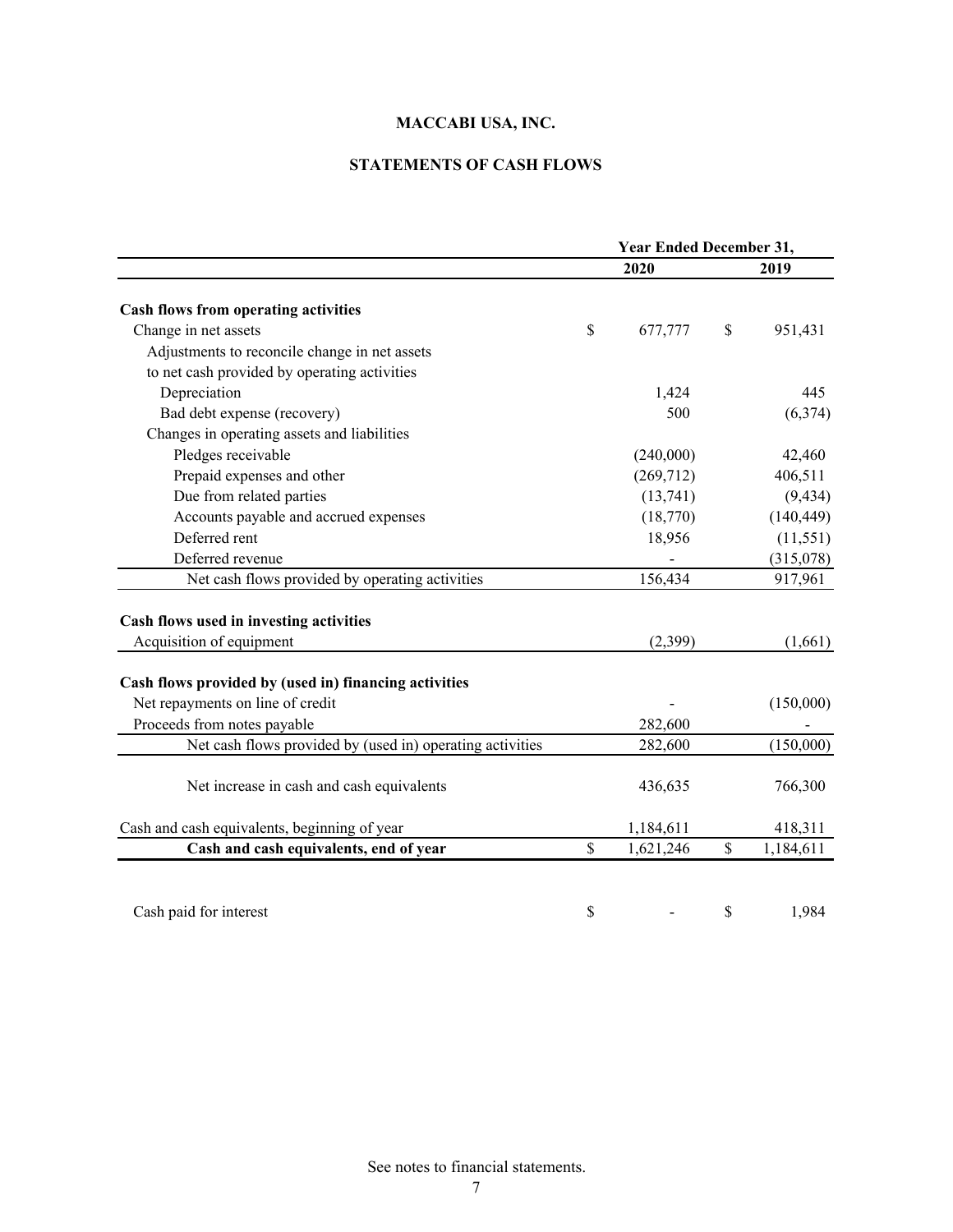#### **NOTES TO FINANCIAL STATEMENTS**

#### **1 - NATURE OF ORGANIZATION**

Maccabi USA Inc., (the " Organization"), is the official sponsor of the United States team to the World Maccabiah Games in Israel, as well as other international Maccabi Games in Latin America, Australia, and Europe. Each team is comprised of Jewish athletes from the United States who represent their country in athletic competition and learn about the Jewish culture and heritage in the host country where the Games take place. It is the unique combination of sports and history that allows Maccabi USA to change the lives of all who participate in the Games. Athletes leave the competition with a feeling of accomplishment for their athletic ability, great new friends from around the world and most important, a sense of pride for their unique culture and heritage. They feel a special connection with their fellow Jews from around the world and a strong connection to the State of Israel.

Maccabi USA distinguishes themselves by:

- Sponsoring the United States Team to the World Maccabiah Games.
- Supporting programs such as the JCC Maccabi Games which introduce American Jewish youth to their heritage by sponsoring sports-related programs and activities.
- Supporting programs that enhance participation of American Jewish youth with their brethren throughout the world.
- Supporting athletic facilities and programs in Israel.
- Being a member of Maccabi World Union and worldwide Maccabi movement.

To further its mission, Maccabi USA lends support to the Maccabi World Union, Project Tikvah, The Wingate Institute, Israel Sports Center for Disabled, Israel's Special Olympics and Paralympics teams, the International Jewish Sports Hall of Fame and Israel's Olympic athletes.

Maccabi USA is one of 50 territorial representatives of Maccabi World Union, the international governing organization. Maccabi World Union has a membership of more than 400,000 throughout the world. The Maccabi movement, with ties to the ideals of Zionism and named for Judah (The Hammer) Maccabee, symbolizes Jewish excellence in sport.

The Organization is supported primarily through contributions and program revenues associated with the athletic games.

Maccabi USA is officially recognized by the United States Olympic and Paralympic Committee as an Affiliated Organization and is an adjunct member of the Conference of Presidents of Major Jewish Organizations.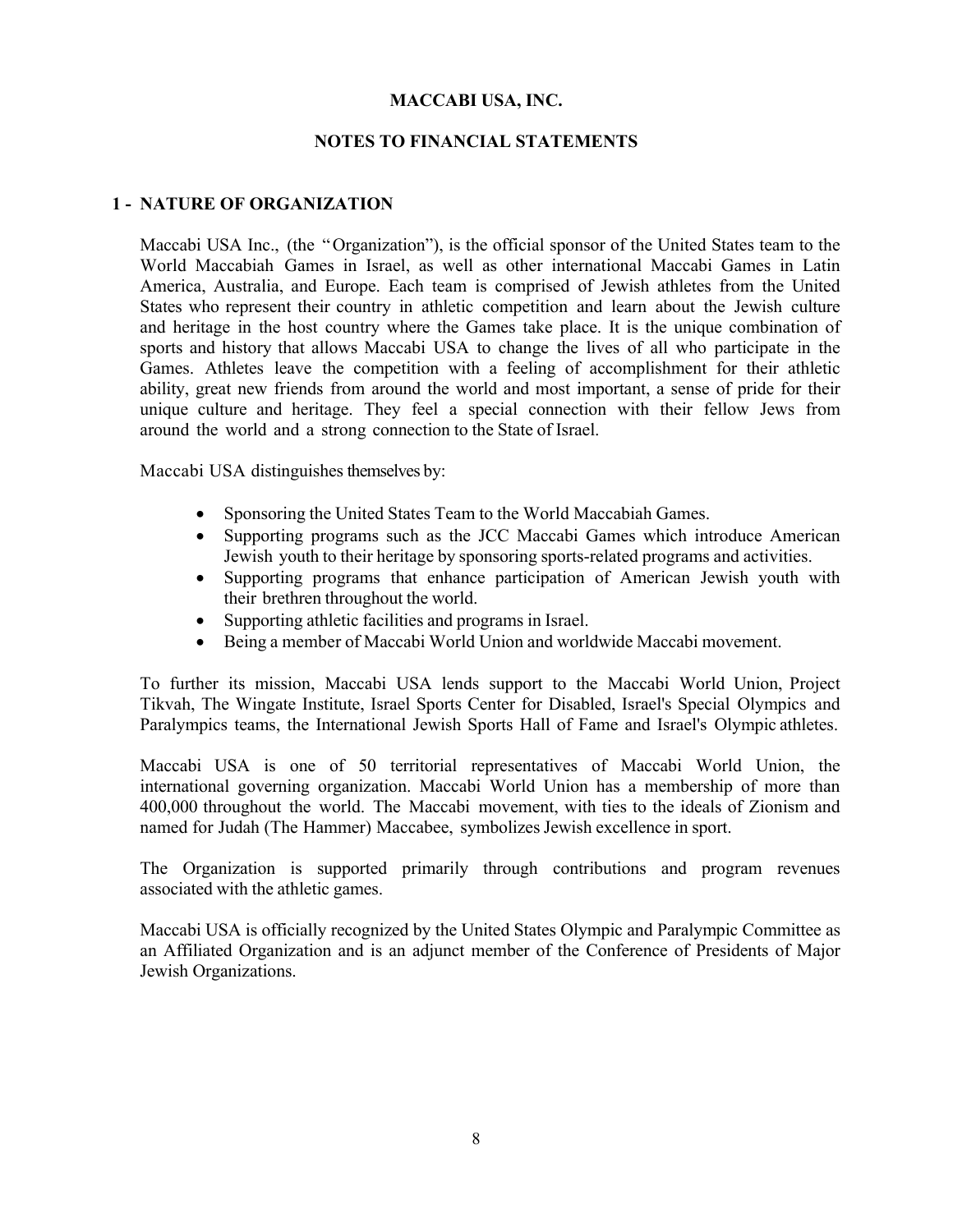## **NOTES TO FINANCIAL STATEMENTS**

#### **2 - SUMMARY OF SIGNIFICANT ACCOUNTING POLICIES**

#### **Basis of Presentation**

The accompanying financial statements reflect the accounts of the Organization and have been prepared on the accrual basis of accounting in accordance with generally accepted accounting principles (US GAAP) and presented in accordance with Accounting Standards Update ("ASU") 2016-14, *Presentation of Financial Statements of Not-for-Profit Entities*.

#### **Net Assets**

Net assets, revenues, and other support are classified based on the existence or absence of donorimposed restrictions. Accordingly, net assets and changes therein are classified and reported as follows:

*Net Assets Without Donor Restrictions* – Net assets available for use in general operations and not subject to donor restrictions. The net assets whose use is restricted by the Board of Directors are also included within net assets without donor restrictions. The Organization had no board restricted net assets at December 31, 2020 and 2019.

*Net Assets With Donor Restrictions* – Net assets subject to donor-imposed restrictions. Some donor-imposed restrictions are temporary in nature, such as those that will be met by the passage of time or other events or purposes specified by the donor. Other donor-imposed restrictions (endowments) are permanent in nature, where the donor stipulates that such resources be maintained in perpetuity. Generally, the donors of these assets permit the Organization to use all or part of the income earned on related investments for general or specific purposes.

#### **Support and Revenue Recognition**

In accordance with Financial Accounting Standards Board ("FASB") Topic 606, *Revenue from Contracts with Customers* ("ASC 606"), the Organization determines the amount of revenue to be recognized through application of the following steps:

- Identification of the contract, or contracts with the customer;
- Identification of the performance obligations in the contract;
- Determination of the transaction price;
- Allocation of the transaction price to the performance obligations in the contract; and
- Recognition of revenue when or as the Organization satisfies the performance obligations.

*Program revenues –* Program revenues include amounts paid by athletes to participate in the various Maccabi games. A portion of the amount paid by the athlete is considered a contribution to the Organization and has been classified as such in the statements of activities and changes in net assets. These revenues are recognized at a point in time during the year in which the game is held. Accordingly, amounts received in advance are deferred until the event occurs. Application fees are recognized when the application is received regardless of when games will take place.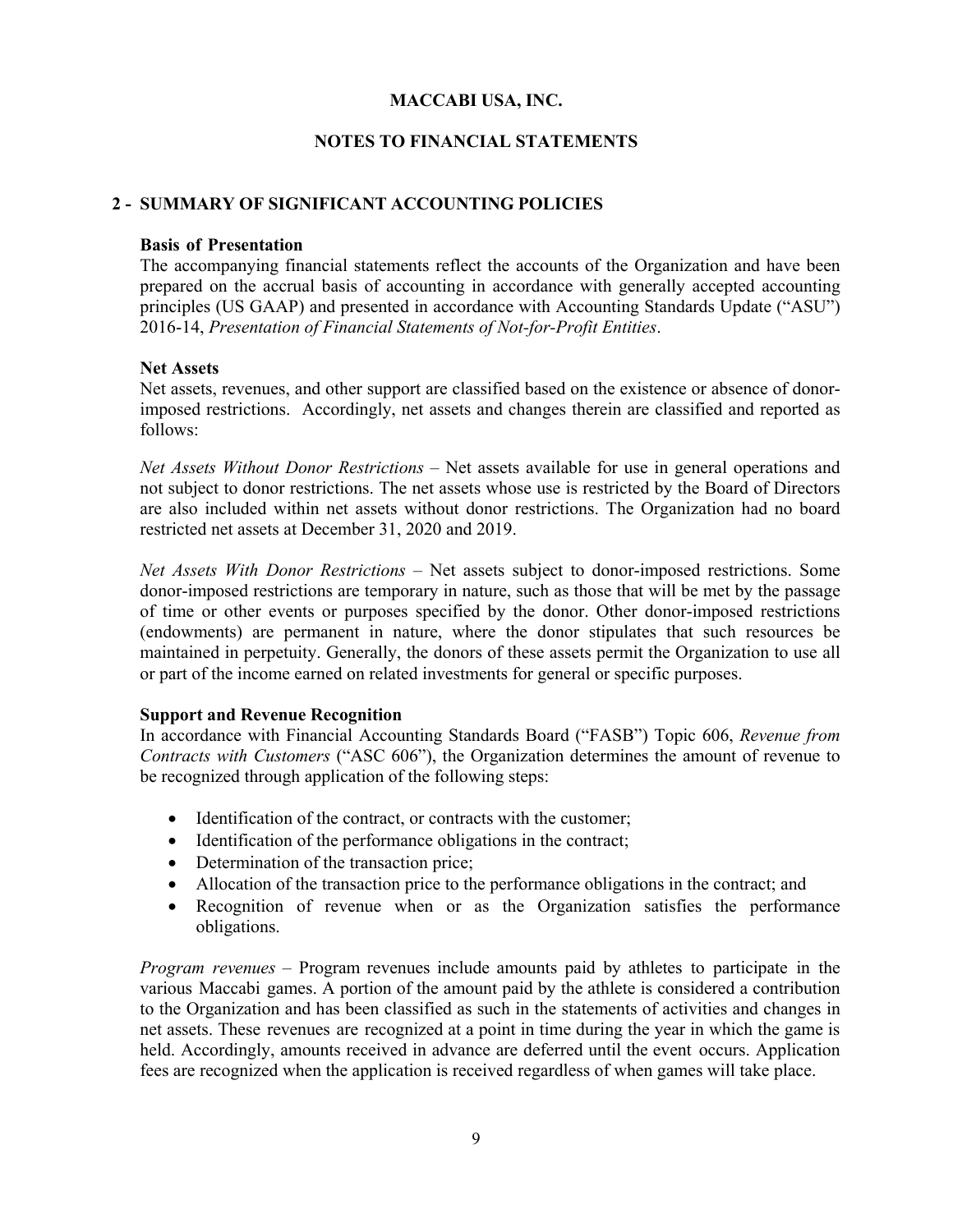#### **NOTES TO FINANCIAL STATEMENTS**

#### **2 - SUMMARY OF SIGNIFICANT ACCOUNTING POLICIES** (Continued)

#### **Support and Revenue Recognition** (Continued)

*Contributions* – In accordance with ASU 2018-08, *Not-for-Profit Entities – Clarifying the Scope and Accounting Guidance for Contributions Received and Contributions Made* (Topic 958), unconditional promises to give cash and other assets to the Organization are reported as contributions and recorded at fair value on the date the promise is received. All contributions are considered to be available for use without restriction unless specifically restricted by the donor. Contributions received for specific purposes or with donor stipulations are reported as increases in net assets with donor restrictions. When a donor restriction expires, that is, when a stipulated time restriction ends or purpose restriction is accomplished, net assets with donor restrictions are reclassified to net assets without donor restrictions and reported in the statements of activities and changes in net assets as net assets released from restrictions. Restricted contributions received, whose restrictions are met in the same reporting period, are reflected as without restrictions.

*Special events* – Revenue earned from sponsorships or attendance at fundraising events is recognized at the time of the event. Revenue from sponsorships is considered contribution revenue as they are generally nonreciprocal transactions. Revenue from ticket sales are considered an exchange transaction for the value received. Amounts received in advance of the event are recorded as deferred revenue (contract liability) until the event is held. Expenses incurred in connection with an event that provide direct benefit to the donors reported offsetting special event revenue in the statements of activities and changes in net assets. For the year ended December 31, 2020, the revenue from special events amounted to \$255,745, of which \$84,165 was earned as a benefit to the donor. For the year ended December 31, 2019, the revenue from special events amounted to \$292,564, of which \$90,563 was earned as a benefit to the donor.

#### **Use of Estimates**

The preparation of financial statements in conformity with US GAAP requires management to make estimates and assumptions that affect the reported amounts of assets and liabilities and disclosure of contingent assets and liabilities at the date of the financial statements and the reported amounts of revenues and expenses during the reporting period. Actual results could differ from those estimates.

#### **Cash and Cash Equivalents**

The Organization considers all highly liquid debt instruments purchased with an original maturity of three months or less, which are not intended to be held for investment purposes, to be cash equivalents

#### **Investments**

Investments in equity securities with readily determinable fair values and all investments in debt securities are measured at fair value in the statements of financial position. Any unrealized gains or losses on investments are included in the statements of activities and changes in net assets.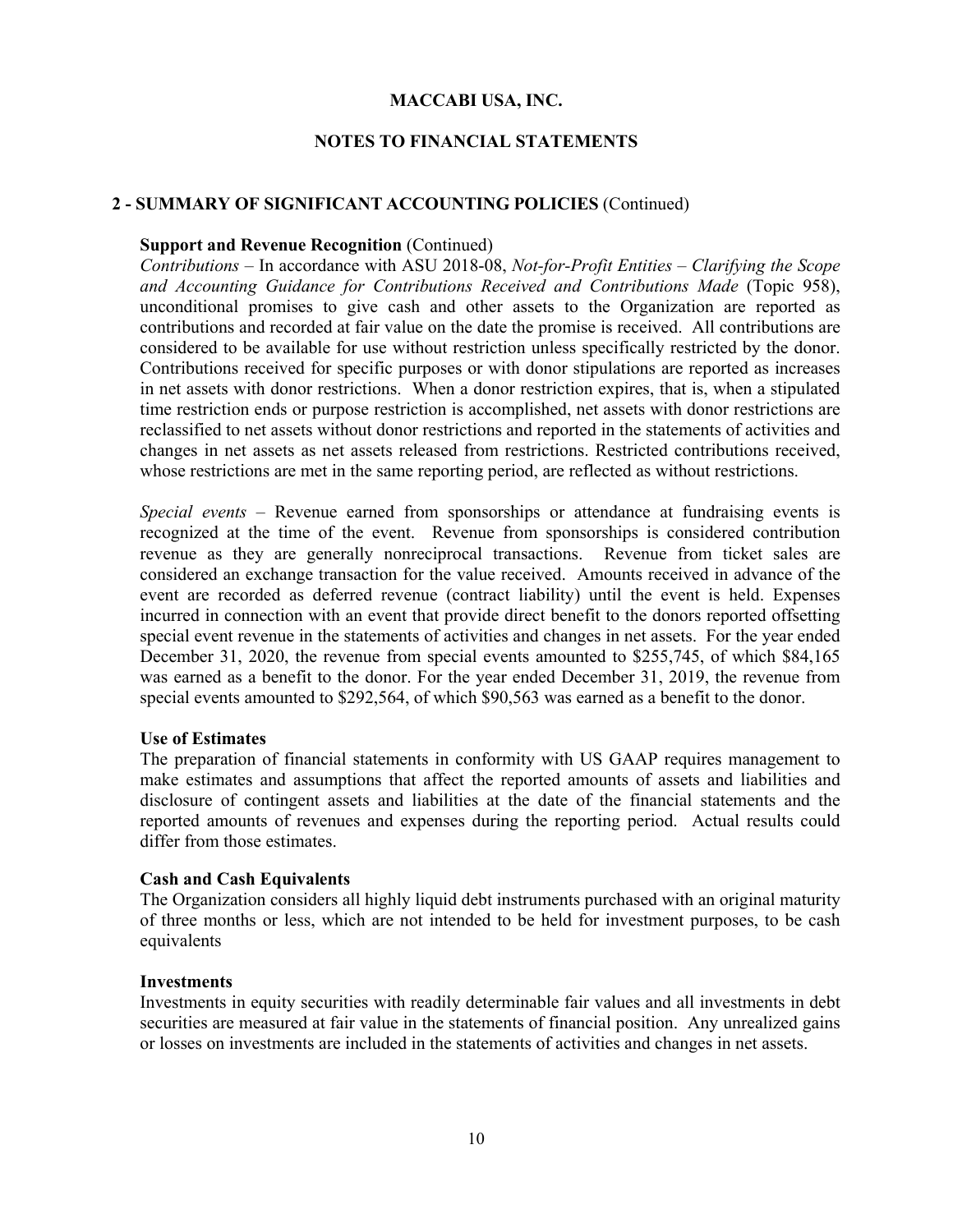#### **NOTES TO FINANCIAL STATEMENTS**

#### **2 – SUMMARY OF SIGNIFICANT ACCOUNTING POLICIES** (Continued)

#### **Unconditional Promises to Give**

Unconditional promises to give are recorded as received at the present value of their net realizable value, using interest rates applicable to the years in which the promises are received to discount these amounts. Amortization of discounts is included in contribution revenue. The Organization uses an allowance method to determine uncollectible promises receivable. The allowance for doubtful accounts was \$42,000 and \$41,500 as of December 31, 2020 and 2019, respectively.

#### **Property and Equipment and Depreciation**

Property and equipment are recorded at cost. Depreciation is provided using the straight-line method over the estimated useful lives of the assets ranging from 3 to 5 years. The cost of maintenance and repairs is charged to expense as incurred.

#### **In-Kind Contributions**

Contributions of donated services that create or enhance non-financial assets or that require specialized skills, are provided by individuals possessing those skills and would typically need to be purchased if not provided by donation, are recorded at their fair values in the period received as contributions with offsetting expenses. Contributed services, consisting of legal services in the amount of \$60,000 for each of the years ended December 31, 2020 and 2019. In addition, the Organization received donated services from a variety of unpaid volunteers. The value of these services is not reflected in the accompanying financial statements as these services do not meet the criteria for recognition as contributed services.

#### **Functional Expenses**

The costs of providing program and supporting services have been summarized on a functional basis in the accompanying statement of functional expenses. The Organization incurs expenses that directly relate to, and can be assigned to, a specific program or supporting activity. The Organization also conducts a number of activities which benefit both its program objectives as well as supporting services (i.e. fundraising and management and general activities). These costs, which are not specifically attributable to a specific program or supporting activity, are allocated by management on a consistent basis among program and supporting services benefited. All expenses are allocated based on total salary and benefit costs, whose distribution to programs is determined based on the estimates of time and effort incurred by personnel.

#### **Advertising Costs**

Advertising costs are charged to expense as incurred. Advertising costs were \$45,972 and \$16,701 for the years ended December 31, 2020 and 2019, respectively.

#### **Income Taxes**

The Organization is exempt from federal income taxes under the provisions of the Internal Revenue Code Section  $501(c)(3)$ , and is exempt from state income taxes. The Organization is not a private foundation.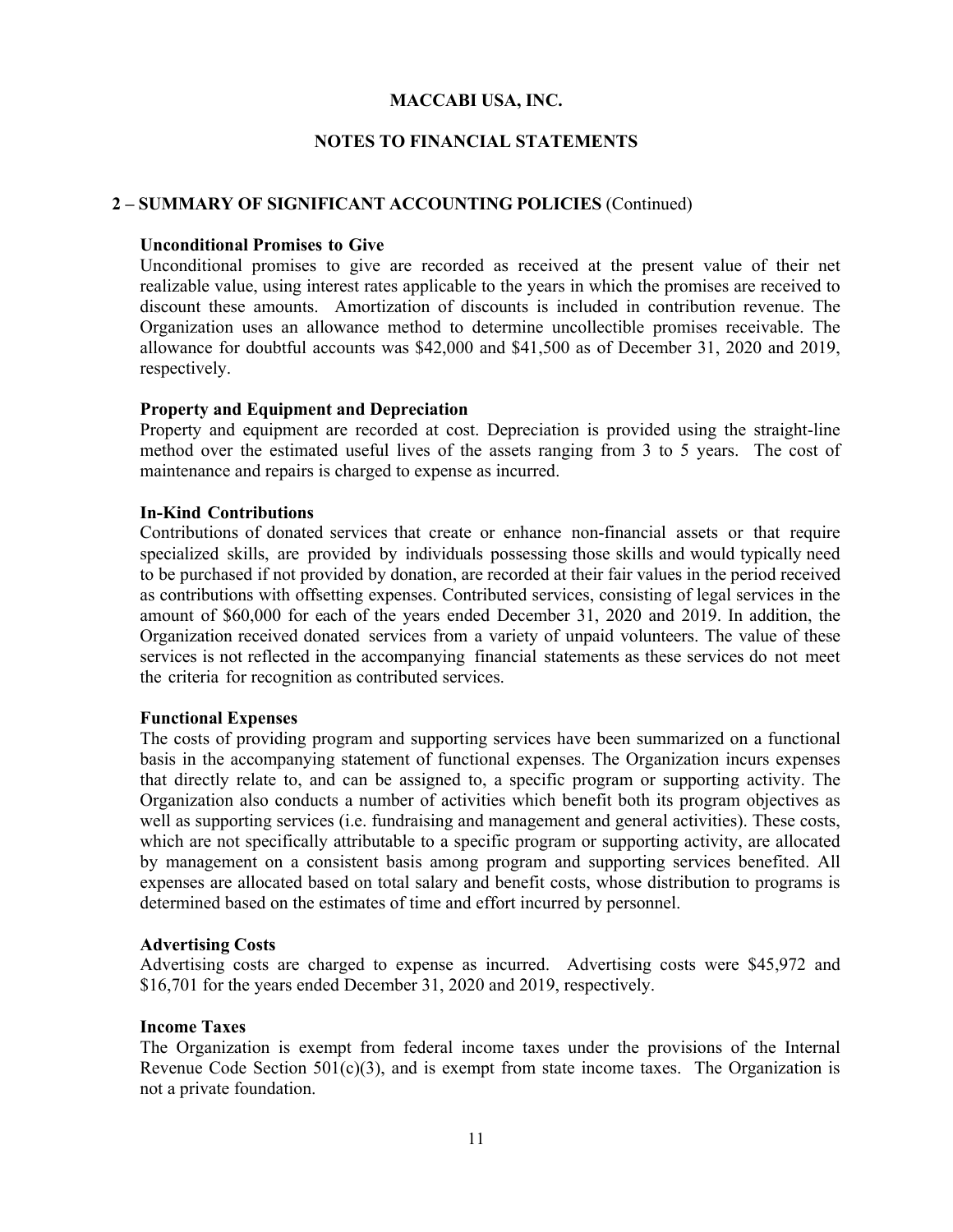#### **NOTES TO FINANCIAL STATEMENTS**

#### **3 - LIQUIDITY AND AVAILIBILITY OF RESOURCES**

The Organization's financial assets available within one year of the statement of financial position date for general expenditure are as follows:

|                                                  | December 31,    |   |            |  |  |  |
|--------------------------------------------------|-----------------|---|------------|--|--|--|
|                                                  | 2020            |   | 2019       |  |  |  |
| Cash and cash equivalents                        | \$<br>1,621,246 | S | 1,184,611  |  |  |  |
| Israel bonds                                     | 5,000           |   | 5,000      |  |  |  |
| Pledges receivable                               | 250,000         |   |            |  |  |  |
| Total financial assets available within one year | 1,876,246       |   | 1,189,611  |  |  |  |
| Less: amounts unavailable for general            |                 |   |            |  |  |  |
| expenditures within one year, due to             |                 |   |            |  |  |  |
| Restricted by donor with purpose restrictions    | (2,002,557)     |   | (983, 406) |  |  |  |
| Total financial assets available to management   |                 |   |            |  |  |  |
| for general expenditure within one year          | (126,311)       |   | 206,205    |  |  |  |

The Organization's financial assets available to meet cash needs for general expenditures within one year represents funding for ongoing operational requirements and program expenditures in fiscal year 2021.

During the year ended December 31, 2020, the Organization increased its efforts in the development of contributions without donor restrictions in order to replenish the donor restricted assets utilized to fund general operations.

The Organization typically runs on a four year budget cycle culminating in the Maccabiah Games. Due to the COVID-19 pandemic, this budget cycle was extended to a five year budget. (see Note 15) As a result, the 2020 financial results are in line with management's expectations for a typical year 3 of the 5 year budget cycle. The Organization fully expects to increase liquidity in years 4 and 5 of the budget cycle.

#### **Liquidity Management**

The Organization, with oversight of the Board of Directors, maintains any excess funds in an interest bearing cash account. To help manage unanticipated liquidity needs, the Organization has a line of credit of \$750,000, that it can draw on to meet short-term cash needs (see Note 6).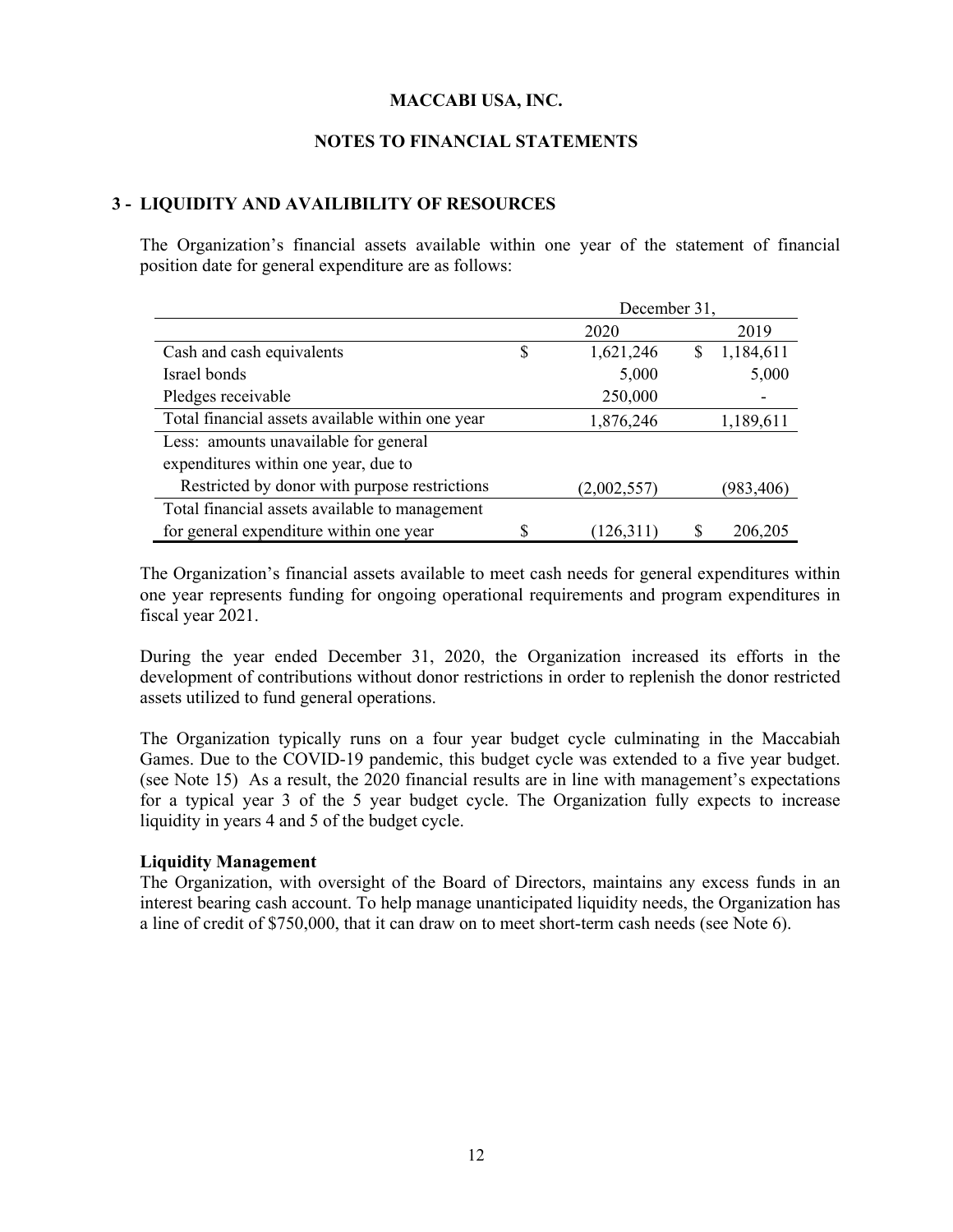## **NOTES TO FINANCIAL STATEMENTS**

## **4 - PLEDGES RECEIVABLE**

Pledges receivable are as follows:

|                                           | December 31, |          |   |          |  |  |  |  |
|-------------------------------------------|--------------|----------|---|----------|--|--|--|--|
|                                           |              | 2020     |   | 2019     |  |  |  |  |
| Gross pledges receivable                  |              | 292,000  | S | 52,000   |  |  |  |  |
| Less allowances for uncollectible pledges |              | (42,000) |   | (41,500) |  |  |  |  |
| Net pledges receivable                    |              | 250,000  |   | 10,500   |  |  |  |  |
| Amounts due in                            |              |          |   |          |  |  |  |  |
| Less than one year                        |              | 292,000  |   |          |  |  |  |  |
| One to five years                         |              |          |   | 52,000   |  |  |  |  |
| Gross pledges receivable                  |              | 292,000  |   | 52,000   |  |  |  |  |

#### **5 - PROPERTY AND EQUIPMENT, NET**

Property and equipment consisted of the following:

|                               | December 31, |  |            |  |  |  |  |  |
|-------------------------------|--------------|--|------------|--|--|--|--|--|
|                               | 2020         |  | 2019       |  |  |  |  |  |
| Computer equipment            | 62,461       |  | 60,062     |  |  |  |  |  |
| Computer software             | 51,718       |  | 51,718     |  |  |  |  |  |
| Equipment                     | 17,949       |  | 17,949     |  |  |  |  |  |
|                               | 132,128      |  | 129,729    |  |  |  |  |  |
| Less accumulated depreciation | (126, 048)   |  | (124, 624) |  |  |  |  |  |
|                               | 6,080        |  | 5,105      |  |  |  |  |  |

Total depreciation expense for the years ended December 31, 2020 and 2019 was \$1,424 and \$445, respectively.

#### **6 - LINE OF CREDIT**

The Organization had a revolving line of credit of \$500,000 as of December 31, 2019 that expired May 30, 2020. The effective rate as of December 31, 2019 was 6.50%. Interest was payable monthly and the line of credit was unsecured. The outstanding balance was \$0 as of December 31, 2019. On September 7, 2021, the Organization signed an agreement for a revolving line of credit of \$750,000 which is due to expire on September 6, 2022.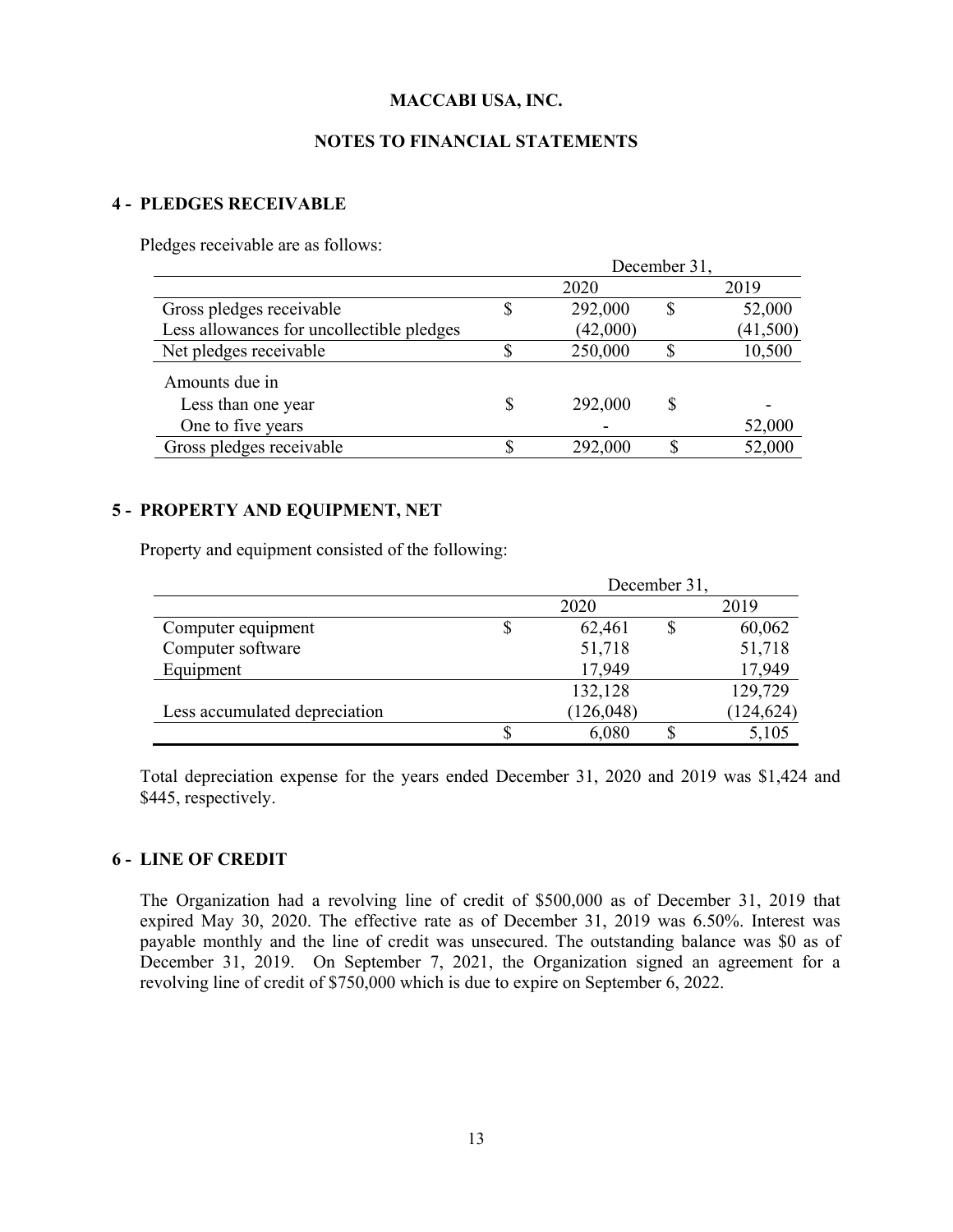#### **NOTES TO FINANCIAL STATEMENTS**

#### **7 - NOTES PAYABLE**

On April 7, 2020, the Organization qualified for and received a loan pursuant to the Paycheck Protection Program, a program implemented by the U.S. Small Business Administration ("SBA") under the Coronavirus Aid, Relief, and Economic Security Act, from a qualified lender (the "PPP Lender"), for an aggregate principal amount of \$132,600 (the "PPP Loan"). The PPP Loan bears interest at a fixed rate of 1.0% per annum, with the first seven months of interest deferred, has a term of two years, and is unsecured and guaranteed by the U.S. Small Business Administration. The principal amount of the PPP Loan is subject to forgiveness under the Paycheck Protection Program upon Maccabi USA, Inc.' request to the extent that the PPP Loan proceeds are used to pay expenses permitted by the Paycheck Protection Program, including payroll costs, covered rent and mortgage obligations, and covered utility payments incurred by the Organization. The Organization intends to apply for forgiveness of the PPP Loan with respect to these covered expenses. To the extent that all or part of the PPP Loan is not forgiven, the Organization will be required to pay interest on the PPP Loan at a rate of 1.0% per annum, and commencing in December 2020 principal and interest payments will be required through the maturity date in April 2022. The terms of the PPP Loan provide for customary events of default including, among other things, payment defaults, breach of representations and warranties, and insolvency events. The PPP Loan may be accelerated upon the occurrence of an event of default. The Organization received a letter stating that on May 13, 2021, the Small Business Administration has forgiven 100% of the loan and interest and repaid the bank in full.

In addition, On August 6, 2020, the Organization qualified for and received a loan from SBA under section 7(b) of the Small Business ACT, as amended, for an aggregate principal amount of \$150,000 (the "SBA Loan"). The SBA Loan bears interest at a fixed rate of 2.75% per annum, with the first twenty four months of interest and payments deferred, and has a term of thirty years. Monthly installment payments, including principal and interest, of \$641 will commence after the end of deferral period. The SBA Loan may be accelerated upon the occurrence of an event of default.

| Year Ending December 31, |   |         |
|--------------------------|---|---------|
| 2021                     | S | 101,231 |
| 2022                     |   | 32,562  |
| 2023                     |   | 3,646   |
| 2024                     |   | 3,747   |
| 2025                     |   | 3,851   |
| Thereafter               |   | 137,563 |
|                          |   | 282,600 |

Future maturities of the notes payable are as follows: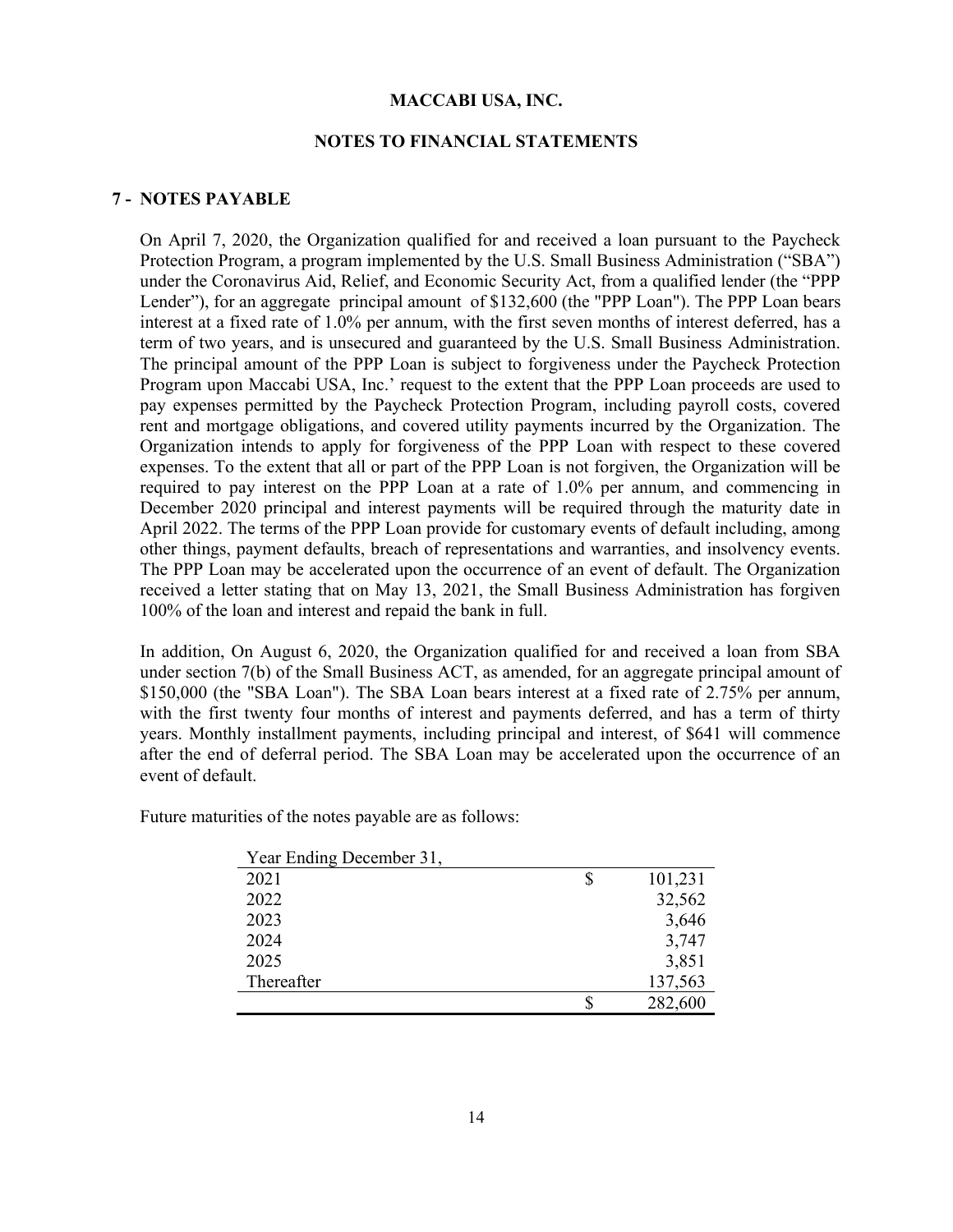## **NOTES TO FINANCIAL STATEMENTS**

## **8 - NET ASSETS WITH DONOR RESTRICTIONS**

Net assets with donor restrictions are restricted for the following purposes:

|                                               | December 31, |           |  |         |  |
|-----------------------------------------------|--------------|-----------|--|---------|--|
|                                               |              | 2020      |  | 2019    |  |
| Subject to expenditure for specified purposes |              |           |  |         |  |
| Maccabiah Games 2022                          | \$           | 1,992,450 |  | 940,935 |  |
| Israeli Olympic Baseball                      |              | 78,549    |  |         |  |
| Other                                         |              | 210,527   |  | 42,471  |  |
|                                               | S            | 2,281,526 |  | 983,406 |  |

Net assets were released from donor restrictions by incurring expenses satisfying the restricted purposes by the expiration of a time restriction or by occurrence of other events specified by donors.

|                                               | December 31, |         |  |  |  |
|-----------------------------------------------|--------------|---------|--|--|--|
|                                               | 2020         | 2019    |  |  |  |
| Subject to expenditure for specified purposes |              |         |  |  |  |
| Maccabiah Games 2022                          | 416,228      | 137,557 |  |  |  |
| European Games 2019                           |              | 15,986  |  |  |  |
| PanAm Games 2019                              |              | 34,157  |  |  |  |
| Israeli Olympic Baseball                      | 32,222       |         |  |  |  |
| Other                                         |              | 1,582   |  |  |  |
|                                               | 448.45       | 189,282 |  |  |  |

## **9 - FAIR VALUE MEASUREMENTS**

The framework for measuring fair value provides a fair value hierarchy that prioritizes the inputs to valuation techniques used to measure fair value. The hierarchy gives the highest priority to unadjusted quoted prices in active markets for identical assets or liabilities (level 1) and the lowest priority to unobservable inputs (level 3).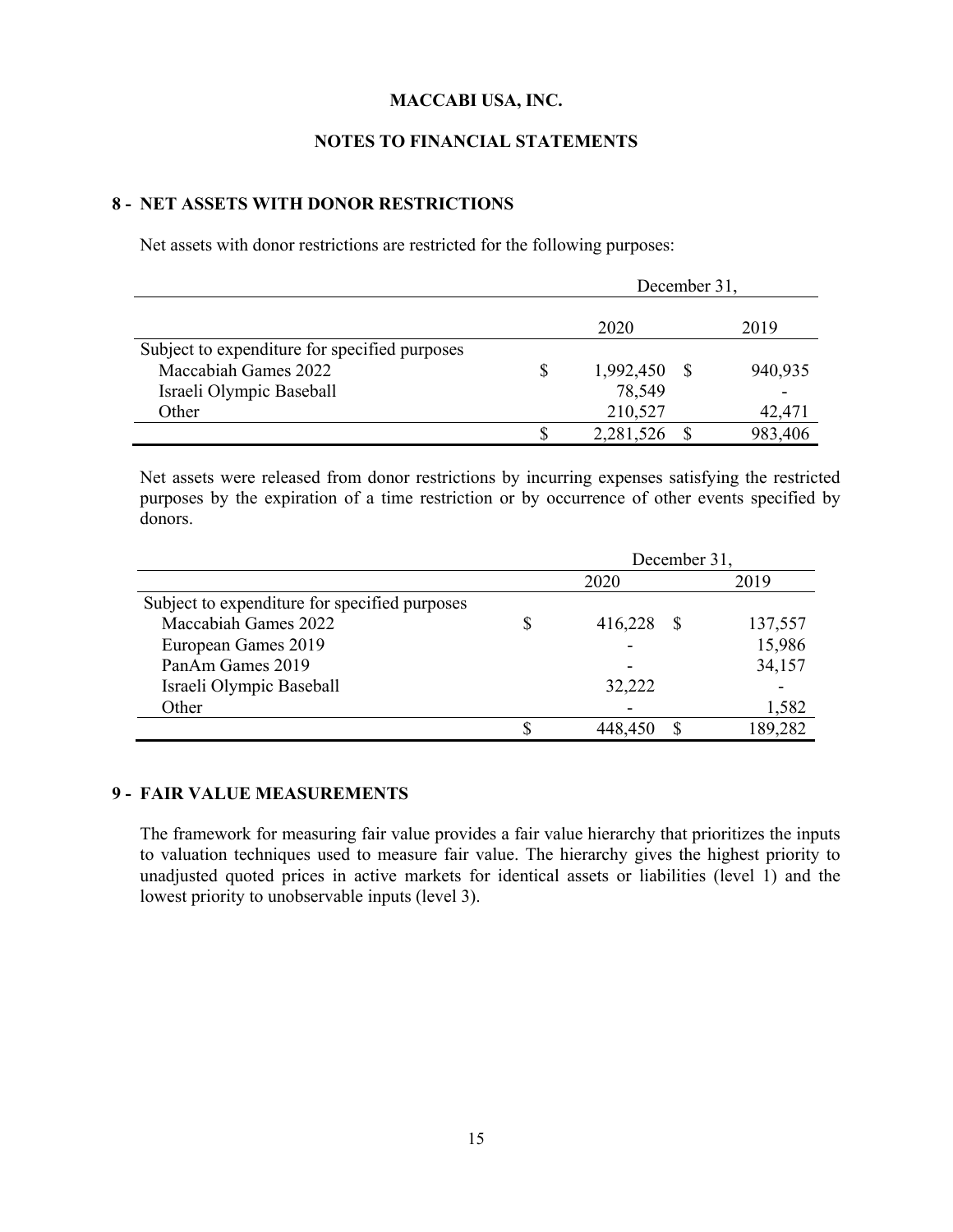#### **NOTES TO FINANCIAL STATEMENTS**

#### **9 - FAIR VALUE MEASUREMENTS (**Continued)

The three levels of the fair value hierarchy under FASB ASC 820 are described as follows:

Level 1 Inputs to the valuation methodology are unadjusted quoted prices for identical assets or liabilities in active markets that the Organization has the ability to access.

Level 2 Inputs to the valuation methodology include

- quoted prices for similar assets or liabilities in active markets;
- quoted prices for identical or similar assets or liabilities in inactive markets;
- inputs other than quoted prices that are observable for the asset or liability;
- inputs that are derived principally from or corroborated by observable market data by correlation or other means.

If the asset or liability has a specified (contractual) term, the level 2 input must be observable for substantially the full term of the asset or liability.

Level 3 Inputs to the valuation methodology are unobservable and significant to the fair value measurement.

The asset or liability's fair value measurement level within the fair value hierarchy is based on the lowest level of any input that is significant to the fair value measurement. Valuation techniques maximize the use of relevant observable inputs and minimize the use of unobservable inputs.

Following is a description of the valuation methodologies used for assets measured at fair value. There have been no changes in the methodologies used at December 31, 2020.

*Israel bonds* – The fair value of these securities is estimated based on models considering the estimated cash flows and expected yield. These securities have a contractual term.

The following table summarizes investment assets measured at fair value at December 31, 2020 and 2019. No change in value noted during the year ended December 31, 2020.

|                          | Investments at Fair Value |                          |  |         |  |                          |  |       |
|--------------------------|---------------------------|--------------------------|--|---------|--|--------------------------|--|-------|
|                          |                           | Level 1                  |  | Level 2 |  | Level 3                  |  | Total |
| Israel bonds             |                           | $\,$                     |  | 5.000   |  | -                        |  |       |
| Total assets in the fair |                           |                          |  |         |  |                          |  |       |
| value hierarchy          |                           | $\overline{\phantom{a}}$ |  | 5.000   |  | $\overline{\phantom{0}}$ |  |       |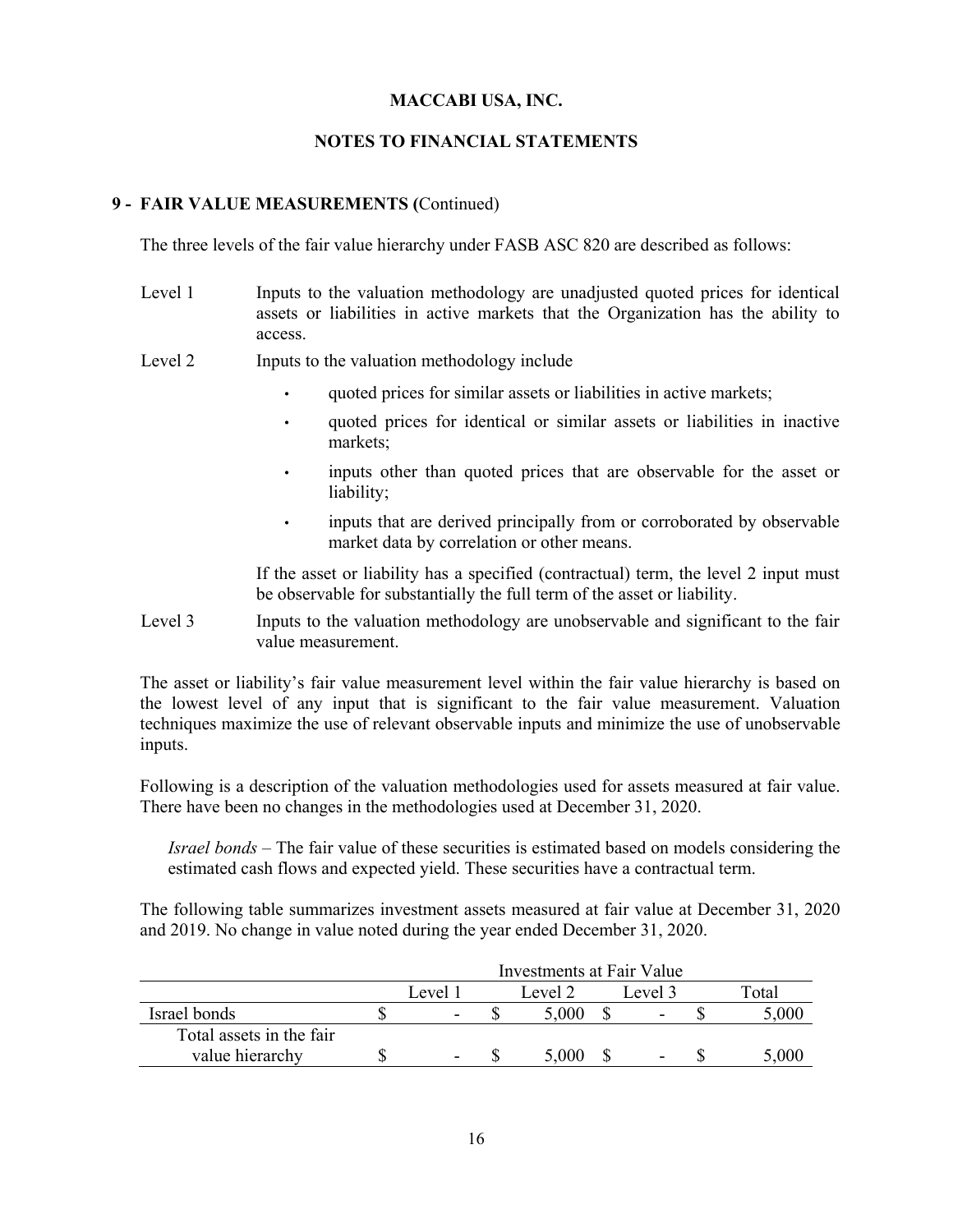#### **NOTES TO FINANCIAL STATEMENTS**

#### **10 - CONCENTRATION OF CREDIT RISK**

The Organization maintains cash at various financial institutions. At times, cash in these accounts may exceed the Federal Deposit Insurance Corporation limit of \$250,000. At December 31, 2020, the uninsured cash balance was approximately \$1,080,000. The Organization has not experienced any losses in such accounts.

#### **11 - COMMITMENTS**

#### **Lease agreements**

The Organization has an office lease agreement with a company owned by a former board member through December 31, 2023. The agreement allows for an extension for an additional two years through December 31, 2025.

The original lease agreement contained rent holidays and rent escalation clauses. US GAAP requires rent expense to be recognized on a straight-line basis over the lease term. The difference between the rent due under the stated periods of the lease compared to that of the straight-line basis is recorded as deferred rent. At December 31, 2020 and 2019, deferred rent of \$18,956 and \$0, respectively, is included in the statements of financial position.

Rent expense, including taxes and operating expenses, for the years ended December 31, 2020 and 2019, was \$81,849 and \$90,845, respectively.

Future minimum lease commitments required under the lease agreement are as follows:

| Year Ending December 31, |         |
|--------------------------|---------|
| 2021                     | 63,156  |
| 2022                     | 65,556  |
| 2023                     | 68,040  |
|                          | 196,752 |

#### **Employment Agreements**

On occasion, the Organization will enter into employment contracts with key employees. The contracts typically provide for minimum guaranteed compensation, as well as certain employee benefits. Future minimum employment commitments required under employment contracts are as follows:

| Year Ending December 31, |         |
|--------------------------|---------|
| 2021                     | 215,373 |
| 2022                     | 225,086 |
| 2023                     | 115,288 |
|                          | 555,747 |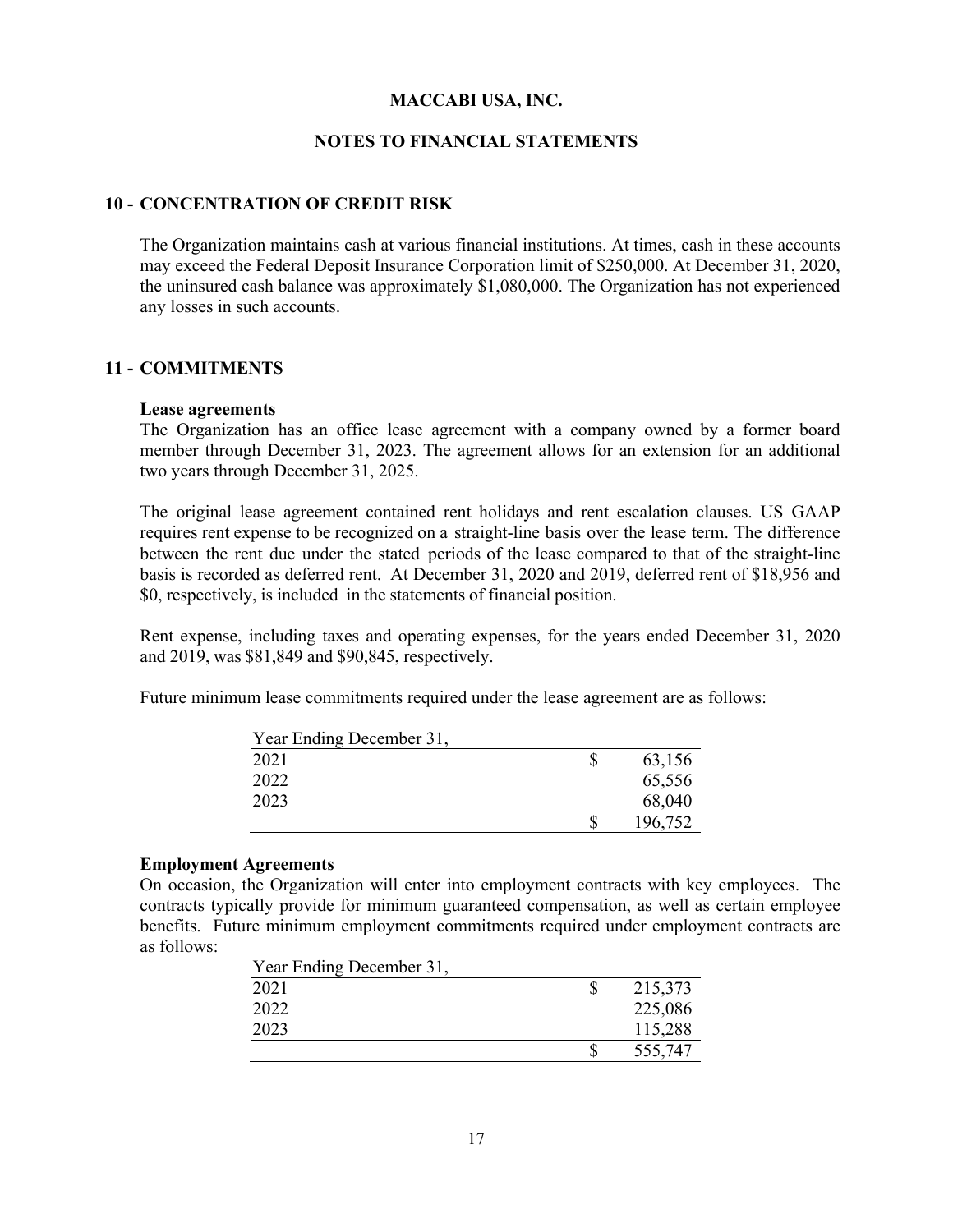#### **NOTES TO FINANCIAL STATEMENTS**

#### **12 - RETIREMENT PLAN**

The Organization has a 403(b) retirement plan. The plan covers all employees meeting certain eligibility requirements. Employees voluntarily make contributions to the Plan based upon limits established under the Internal Revenue Code. In addition, the Organization may make nonelective contributions as defined by the plan. These contributions for the years ended December 31, 2020 and 2019 totaled \$15,045 and \$13,056, respectively.

#### **13 - RELATED PARTY TRANSACTIONS**

The Organization has common board members with the Endowment Fund of Maccabi USA. For the years ended December 31, 2020 and 2019, the Organization received grants and contributions from the Endowment Fund of Maccabi USA totaling approximately \$486,000 and \$420,000, respectively.

Included in due from related party as of December 31, 2020 and 2019 were \$28,836 and \$15,105, respectively, due from Endowment Fund of Maccabi USA.

In the ordinary course of business, the Organization utilizes vendors that are owned by a certain board member of the Organization, including a travel agency and office lease. During the year ended December 31, 2019, the Organization paid these entities \$87,017 and \$533,415, respectively. During the year ended December 31, 2020, this board member no longer served on the board and therefore, is no longer a related party.

#### **14 - UNCERTAIN TAX POSITIONS**

Management of the Organization considers the likelihood of changes by taxing authorities in its filed income tax returns and recognizes a liability or discloses potential significant changes that management believes are more likely than not to occur upon examination by tax authorities, including changes to the Organization's status as a not-for profit entity. Management believes that the Organization met the requirements to maintain its tax-exempt status and has no income subject to unrelated business income tax, therefore no provision for income taxes has been

#### **15 - RISKS AND UNCERTAINTIES**

The spread of a novel strain of coronavirus (COVID-19) around the world in 2020 has caused significant volatility in U.S. and international markets and is presently ongoing. There is significant uncertainty around the breadth and duration of business disruptions related to COVID-19, as well as its impact on the U.S. and international economies and, as such, the Organization is unable to determine if it will have a material impact to its operations. As a result of the pandemic, the Maccabiah games, originally scheduled for June 2021, have been postponed to July 2022.